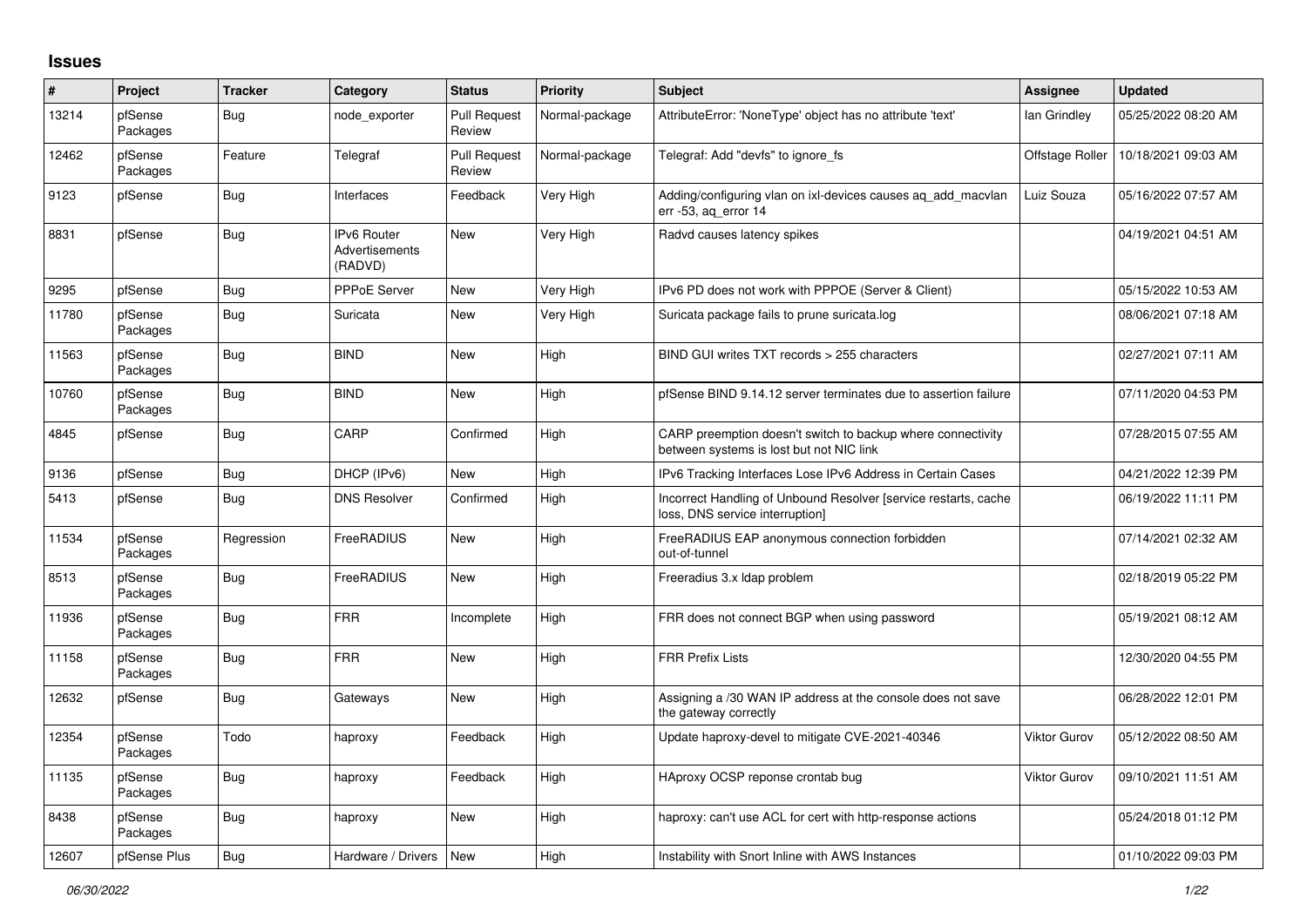| $\vert$ # | Project             | <b>Tracker</b> | Category              | <b>Status</b>                 | <b>Priority</b> | <b>Subject</b>                                                                                                                                                                | <b>Assignee</b>   | <b>Updated</b>      |
|-----------|---------------------|----------------|-----------------------|-------------------------------|-----------------|-------------------------------------------------------------------------------------------------------------------------------------------------------------------------------|-------------------|---------------------|
| 12746     | pfSense             | Feature        | Interfaces            | <b>New</b>                    | High            | IPoE feature for WAN interface                                                                                                                                                |                   | 02/01/2022 01:42 AM |
| 8158      | pfSense             | <b>Bug</b>     | Interfaces            | <b>New</b>                    | High            | IPv6 Track Interface issue with more than one WAN-Gateway<br>and a number of internal interfaces at least track interface from<br>one interface does not work on regular base |                   | 12/03/2017 09:00 AM |
| 8089      | pfSense             | <b>Bug</b>     | Interfaces            | <b>New</b>                    | High            | VLAN page breaks after config restore to new hardware.                                                                                                                        |                   | 11/21/2017 01:38 PM |
| 8050      | pfSense             | <b>Bug</b>     | Interfaces            | New                           | High            | Enabling bridge while interfaces have link freezes console                                                                                                                    |                   | 11/03/2017 04:38 PM |
| 7730      | pfSense             | <b>Bug</b>     | Interfaces            | <b>New</b>                    | High            | 2.3.4 1 greX: loop detected when hit save on filter rules or<br>interfaces                                                                                                    |                   | 07/27/2017 08:16 AM |
| 13227     | pfSense             | Feature        | <b>IPsec</b>          | <b>New</b>                    | High            | Enable IPSec Virtual IP Pool assignment by Radius for Mobile<br>Users - SIMPLE FIX                                                                                            |                   | 05/27/2022 10:15 AM |
| 8964      | pfSense             | <b>Bug</b>     | <b>IPsec</b>          | <b>New</b>                    | High            | IPsec async cryptography advanced setting - TCP traffic not<br>passing through                                                                                                | Luiz Souza        | 12/08/2020 12:09 PM |
| 5355      | pfSense             | <b>Bug</b>     | <b>IPsec</b>          | New                           | High            | on Dynamic WAN IP (DHCP Client) it takes 10 minutes before<br>Phase1 reconnects                                                                                               |                   | 07/08/2016 10:29 PM |
| 12853     | pfSense             | <b>Bug</b>     | <b>NAT Reflection</b> | Feedback                      | High            | Network Address Translation - Pure NAT pfsense freeze after<br>reboot                                                                                                         |                   | 02/22/2022 08:40 AM |
| 7521      | pfSense             | Feature        | Package System        | New                           | High            | Package Updates via Mirror                                                                                                                                                    |                   | 05/04/2017 08:21 PM |
| 13180     | pfSense<br>Packages | Bug            | pfBlockerNG           | New                           | High            | High CPU Utilization with pfb_filter <sup>[]</sup> since PfBlockerNG update to<br>devel 3.1.0 4                                                                               |                   | 06/14/2022 08:00 AM |
| 13179     | pfSense<br>Packages | Feature        | pfBlockerNG           | <b>New</b>                    | High            | Search based on CIDR                                                                                                                                                          |                   | 05/17/2022 09:45 AM |
| 12932     | pfSense<br>Packages | Feature        | pfBlockerNG           | <b>New</b>                    | High            | pfblockerng per user whitelist                                                                                                                                                |                   | 03/11/2022 11:08 AM |
| 11572     | pfSense<br>Packages | <b>Bug</b>     | pfBlockerNG           | <b>New</b>                    | High            | Auto created firewall rules have IPv4 as protocol only - even for<br>IPv6 lists.                                                                                              |                   | 06/25/2022 10:59 AM |
| 10252     | pfSense<br>Packages | Bug            | pfBlockerNG           | New                           | High            | pfblockerng-devel                                                                                                                                                             |                   | 02/11/2020 05:18 PM |
| 9724      | pfSense<br>Packages | Bug            | pfBlockerNG           | <b>New</b>                    | High            | pfblockerng-firewall-filter-service-will-not-start                                                                                                                            |                   | 09/05/2019 06:32 AM |
| 13307     | pfSense             | Bug            | <b>PPP</b> Interfaces | New                           | High            | PPP interface custom reset date/time Hour and Minute fields do<br>not properly handle "0" value                                                                               |                   | 06/28/2022 12:01 PM |
| 12979     | pfSense<br>Packages | Bug            | Snort                 | <b>Pull Request</b><br>Review | High            | Snort Rules Update Process Using Deprecated FreeBSD<br><b>Subdirectory Name</b>                                                                                               | <b>Bill Meeks</b> | 03/24/2022 09:02 AM |
| 6988      | pfSense<br>Packages | <b>Bug</b>     | Snort                 | <b>New</b>                    | High            | SNORT Package PHP memory error                                                                                                                                                |                   | 06/28/2018 10:00 PM |
| 12520     | pfSense<br>Packages | Feature        | Squid                 | New                           | High            | [Squid] - Allow or Deny Mappings from IP/Host/GeoIP sources                                                                                                                   |                   | 11/12/2021 02:13 PM |
| 12732     | pfSense<br>Packages | Bug            | squidguard            | <b>New</b>                    | High            | Squid https filtering squidguard acl target list - erratic behaviour                                                                                                          |                   | 01/26/2022 09:11 AM |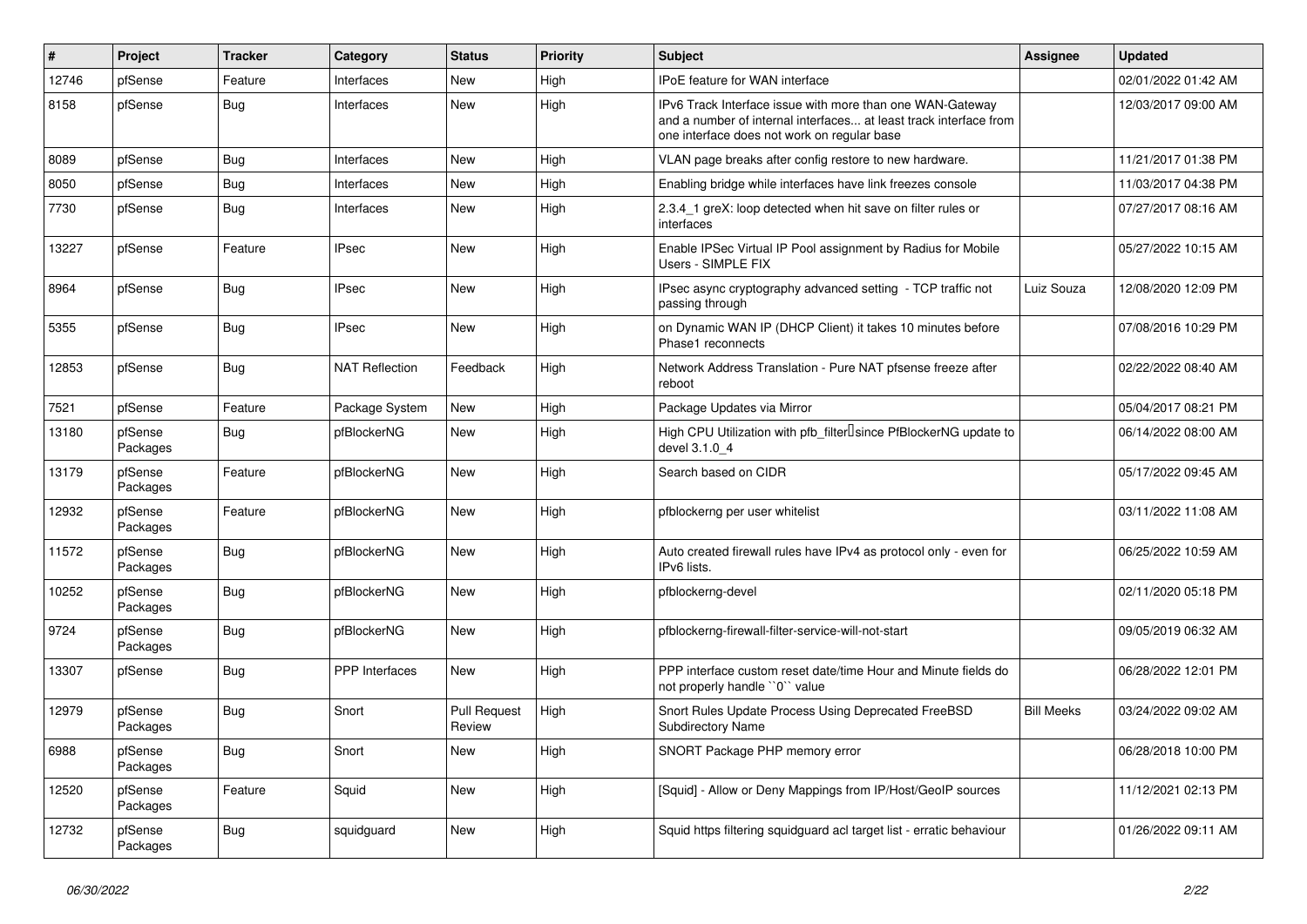| $\vert$ # | Project             | <b>Tracker</b>     | Category                       | <b>Status</b>                 | <b>Priority</b> | <b>Subject</b>                                                                                            | Assignee              | <b>Updated</b>      |
|-----------|---------------------|--------------------|--------------------------------|-------------------------------|-----------------|-----------------------------------------------------------------------------------------------------------|-----------------------|---------------------|
| 7388      | pfSense<br>Packages | Bug                | Suricata                       | <b>New</b>                    | High            | Suricata does not property recognize MTU for PPPOE interfaces                                             |                       | 03/15/2017 05:17 AM |
| 12160     | pfSense<br>Packages | Regression         | syslog-ng                      | Feedback                      | High            | An invalid configuration is generated when choosing TLS as the<br>default protocol                        | Jim Pingle            | 07/23/2021 03:27 PM |
| 9046      | pfSense<br>Packages | Feature            | Telegraf                       | <b>New</b>                    | High            | telegraf feature request                                                                                  |                       | 02/18/2019 03:38 PM |
| 13311     | pfSense Docs        | <b>New Content</b> | Troubleshooting                | <b>New</b>                    | High            | Add troubleshooting tips for ZFS boot issues                                                              |                       | 06/28/2022 11:04 AM |
| 11992     | pfSense             | <b>Bug</b>         | <b>Virtual IP</b><br>Addresses | Confirmed                     | High            | GRE Tunnel - Does not work with a virtual IP as endpoint                                                  |                       | 06/04/2021 01:16 AM |
| 12608     | pfSense<br>Packages | <b>Bug</b>         | WireGuard                      | <b>New</b>                    | High            | WireGuard tunnels monitored by dpinger causing system to stop<br>routing completely in certain situations | Christian<br>McDonald | 12/16/2021 03:14 PM |
| 13292     | pfSense<br>Packages | Feature            | <b>ACME</b>                    | <b>New</b>                    | Normal          | Separator                                                                                                 |                       | 06/21/2022 12:06 PM |
| 13053     | pfSense<br>Packages | <b>Bug</b>         | <b>ACME</b>                    | <b>New</b>                    | Normal          | LoopiaAPI error handling                                                                                  |                       | 05/05/2022 10:58 AM |
| 12670     | pfSense<br>Packages | Bug                | <b>ACME</b>                    | <b>New</b>                    | Normal          | ACME package writes credentials to system log                                                             | Viktor Gurov          | 03/07/2022 10:58 AM |
| 12623     | pfSense<br>Packages | <b>Bug</b>         | <b>ACME</b>                    | <b>New</b>                    | Normal          | acme.sh package   DNS-ISPConfig settings                                                                  | Viktor Gurov          | 03/10/2022 03:42 PM |
| 11931     | pfSense<br>Packages | Feature            | <b>ACME</b>                    | <b>New</b>                    | Normal          | Add support for validating a domain's ownership via Google<br><b>Cloud Cloud DNS</b>                      |                       | 02/15/2022 03:18 AM |
| 11879     | pfSense<br>Packages | Feature            | <b>ACME</b>                    | Feedback                      | Normal          | Add support for SSL.com ACME server                                                                       | Jim Pingle            | 03/02/2022 02:03 PM |
| 11827     | pfSense<br>Packages | Feature            | <b>ACME</b>                    | <b>New</b>                    | Normal          | Please include acme deploy folder/scripts                                                                 |                       | 03/06/2022 04:31 AM |
| 11826     | pfSense<br>Packages | Feature            | <b>ACME</b>                    | New                           | Normal          | Preserve acme SAN Method parameters for new cert creations                                                |                       | 04/20/2021 02:02 PM |
| 11163     | pfSense<br>Packages | Feature            | <b>ACME</b>                    | <b>Pull Request</b><br>Review | Normal          | Preferred Chain option                                                                                    |                       | 10/18/2021 09:10 AM |
| 9833      | pfSense<br>Packages | Feature            | <b>ACME</b>                    | <b>New</b>                    | Normal          | ACME: add ability to use custom ACME server                                                               |                       | 04/07/2022 11:31 AM |
| 9348      | pfSense<br>Packages | <b>Bug</b>         | <b>ACME</b>                    | <b>New</b>                    | Normal          | Results of Acme certificate issuance/renewal are not properly<br>formatted                                |                       | 02/22/2019 12:08 PM |
| 9299      | pfSense<br>Packages | Feature            | <b>ACME</b>                    | <b>New</b>                    | Normal          | ACME package: Automate add/remove firewall rule for port<br>forwarding                                    |                       | 01/30/2019 10:09 PM |
| 9200      | pfSense<br>Packages | Todo               | <b>ACME</b>                    | <b>New</b>                    | Normal          | Add DNS support for Google domain to Acme manager                                                         | Jim Pingle            | 02/15/2022 03:16 AM |
| 8560      | pfSense<br>Packages | <b>Bug</b>         | <b>ACME</b>                    | <b>New</b>                    | Normal          | ACME: can't update DNS records in DNSMadeEasy registar for<br>several domains with different API keys/ids |                       | 06/08/2018 01:28 PM |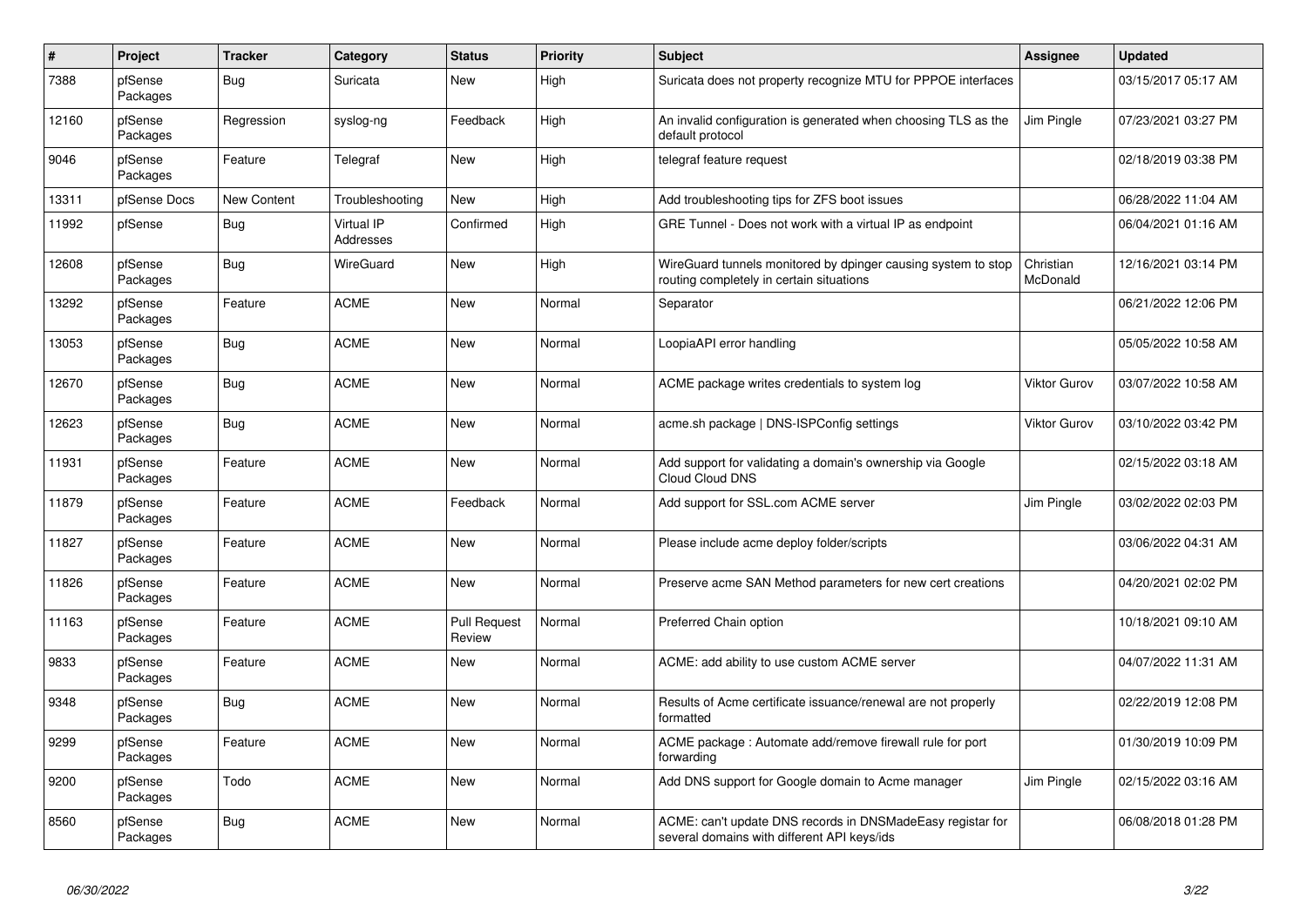| #     | Project             | <b>Tracker</b> | Category         | <b>Status</b>                 | <b>Priority</b> | Subject                                                                                                       | <b>Assignee</b>       | <b>Updated</b>      |
|-------|---------------------|----------------|------------------|-------------------------------|-----------------|---------------------------------------------------------------------------------------------------------------|-----------------------|---------------------|
| 7453  | pfSense<br>Packages | <b>Bug</b>     | <b>ACME</b>      | New                           | Normal          | DNS-ovh need to save or display consumer key                                                                  |                       | 04/06/2017 10:54 AM |
| 13245 | pfSense             | Feature        | Aliases / Tables | <b>Pull Request</b><br>Review | Normal          | Type column on Alias lists                                                                                    | Jim Pingle            | 06/28/2022 12:01 PM |
| 13068 | pfSense             | Bug            | Aliases / Tables | New                           | Normal          | Error loading rules when URL Table IPs content is empty                                                       |                       | 04/17/2022 09:07 PM |
| 12708 | pfSense             | Bug            | Aliases / Tables | New                           | Normal          | alias with non resolving DNS entry breaks underlying pf table                                                 |                       | 02/20/2022 06:13 PM |
| 12600 | pfSense             | Feature        | Aliases / Tables | New                           | Normal          | allow custom mask for a network alias created from a FQDN                                                     |                       | 12/15/2021 10:50 AM |
| 7665  | pfSense             | Bug            | Aliases / Tables | New                           | Normal          | Host range validation for Aliases is not strict enough                                                        |                       | 08/21/2019 11:01 AM |
| 3387  | pfSense             | Feature        | Aliases / Tables | New                           | Normal          | process_alias_urltable Frequency                                                                              |                       | 08/21/2019 11:01 AM |
| 1979  | pfSense             | Feature        | Aliases / Tables | New                           | Normal          | Add some default read-only system aliases                                                                     | Jim Pingle            | 08/21/2019 11:01 AM |
| 13282 | pfSense Plus        | <b>Bug</b>     | Aliases / Tables | New                           | Normal          | FQDN Aliases Break if an Invalid Domain is Present in the Chain                                               | Reid<br>Linnemann     | 06/18/2022 03:12 PM |
| 11898 | pfSense<br>Packages | <b>Bug</b>     | apcupsd          | New                           | Normal          | PHP error from apcupsd dashboard widget                                                                       |                       | 05/07/2021 09:12 AM |
| 11375 | pfSense<br>Packages | <b>Bug</b>     | apcupsd          | New                           | Normal          | UPS Type <blank> for USB APC</blank>                                                                          |                       | 02/26/2021 11:10 AM |
| 10845 | pfSense<br>Packages | Bug            | apcupsd          | New                           | Normal          | apcupsd doesn't stop when not enabled                                                                         |                       | 08/24/2020 10:16 AM |
| 12812 | pfSense<br>Packages | Feature        | arpwatch         | New                           | Normal          | Would it be helpful if the FreeBSD net-mgmt/arpwatch port had<br>an option to use mail/dma for mail delivery? |                       | 02/16/2022 06:09 PM |
| 12101 | pfSense<br>Packages | Bug            | arpwatch         | Assigned                      | Normal          | ArpWatch Suppression Mac for "flip-flop" not suppressing                                                      | Viktor Gurov          | 10/09/2021 07:19 PM |
| 13260 | pfSense             | Feature        | Authentication   | New                           | Normal          | Add support for OpenVPN static-challenge                                                                      |                       | 06/09/2022 02:04 PM |
| 13093 | pfSense             | Bug            | Authentication   | In Progress                   | Normal          | LDAP authentication fails with extended query and RFC2307<br>group lookups enabled                            | Chris Linstruth       | 06/28/2022 06:09 PM |
| 12726 | pfSense             | <b>Bug</b>     | Authentication   | New                           | Normal          | LDAP select container button auto populate                                                                    |                       | 01/25/2022 01:48 PM |
| 12715 | pfSense             | <b>Bug</b>     | Authentication   | New                           | Normal          | Long system startup time when LDAP is configured and<br>unavailable during startup.                           | Christian<br>McDonald | 01/24/2022 05:50 AM |
| 12519 | pfSense             | <b>Bug</b>     | Authentication   | <b>New</b>                    | Normal          | Fail authentication using special character in password via the<br>LDAP connector                             |                       | 11/12/2021 07:39 AM |
| 12458 | pfSense             | Feature        | Authentication   | New                           | Normal          | Use "unixHomeDirectory" instead of "homeDirectory" when<br>LDAP authentication server is Active Directory     |                       | 10/15/2021 08:18 AM |
| 12283 | pfSense             | <b>Bug</b>     | Authentication   | New                           | Normal          | LDAP/RADIUS authentication servers configuration does not<br>allow source IP address to be specified          |                       | 08/20/2021 01:15 AM |
| 12225 | pfSense             | <b>Bug</b>     | Authentication   | <b>Pull Request</b><br>Review | Normal          | Group membership field is not needed for remote groups                                                        | <b>Viktor Gurov</b>   | 06/28/2022 12:01 PM |
| 12095 | pfSense             | Bug            | Authentication   | New                           | Normal          | Memory leak in pcscd                                                                                          |                       | 06/01/2022 01:01 PM |
| 12091 | pfSense             | Feature        | Authentication   | New                           | Normal          | RFE: Add support for sssd authentication                                                                      |                       | 12/10/2021 04:55 PM |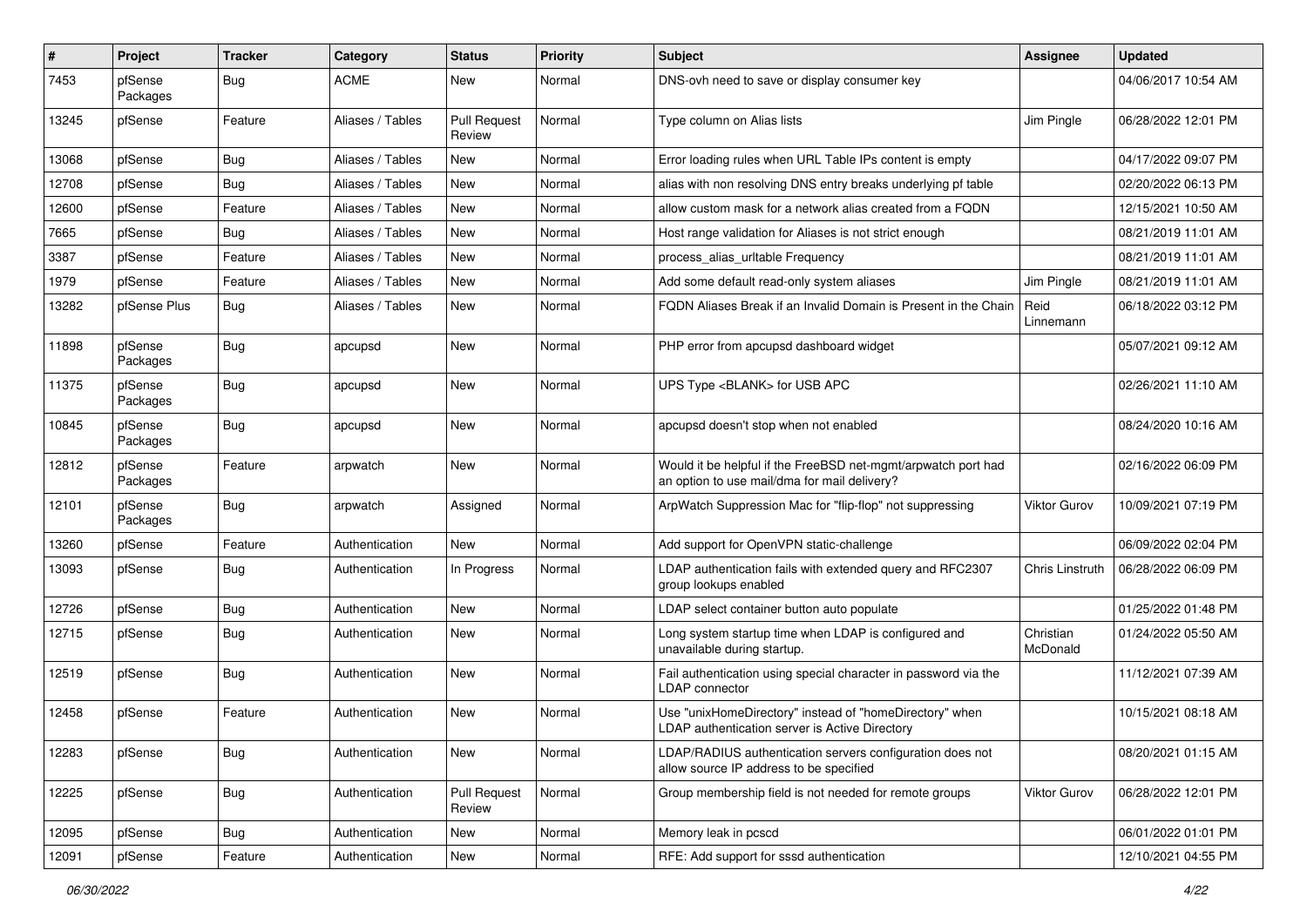| $\vert$ # | Project             | <b>Tracker</b> | Category         | <b>Status</b> | <b>Priority</b> | <b>Subject</b>                                                                                                                       | <b>Assignee</b> | <b>Updated</b>      |
|-----------|---------------------|----------------|------------------|---------------|-----------------|--------------------------------------------------------------------------------------------------------------------------------------|-----------------|---------------------|
| 10843     | pfSense             | Feature        | Authentication   | <b>New</b>    | Normal          | Allow user manager settings to specify multiple authentication<br>servers                                                            |                 | 01/13/2022 07:22 AM |
| 10765     | pfSense             | <b>Bug</b>     | Authentication   | <b>New</b>    | Normal          | Ampersands in Idap extended query are escaped twice                                                                                  |                 | 09/02/2020 07:55 AM |
| 9937      | pfSense             | Feature        | Authentication   | <b>New</b>    | Normal          | OpenVPN Login User Privilege                                                                                                         |                 | 11/29/2019 08:46 AM |
| 9288      | pfSense             | Feature        | Authentication   | <b>New</b>    | Normal          | SSHGuard add pfSense signature in standard                                                                                           |                 | 08/14/2019 01:19 PM |
| 9222      | pfSense             | Feature        | Authentication   | New           | Normal          | Add sshguard log when release an IP                                                                                                  |                 | 08/14/2019 01:00 PM |
| 9165      | pfSense             | Feature        | Authentication   | <b>New</b>    | Normal          | only IPs can be added to sshguard whitelist                                                                                          |                 | 04/21/2022 12:39 PM |
| 8087      | pfSense             | <b>Bug</b>     | Authentication   | New           | Normal          | Provide Calling-Station-ID to RADIUS backed VPN connections                                                                          |                 | 06/06/2020 05:36 AM |
| 6742      | pfSense             | Feature        | Authentication   | <b>New</b>    | Normal          | OAuth2 authentication for OpenVPN (and for FreeRadius)                                                                               | Jim Thompson    | 10/19/2020 09:19 AM |
| 5825      | pfSense             | Feature        | Authentication   | <b>New</b>    | Normal          | Allow EAP-RADIUS for authentication servers                                                                                          |                 | 08/21/2019 10:32 AM |
| 5652      | pfSense             | <b>Bug</b>     | Authentication   | <b>New</b>    | Normal          | Radius IETF Class Group Assignment - Incorrect Standard                                                                              |                 | 08/13/2019 01:39 PM |
| 4242      | pfSense             | Feature        | Authentication   | <b>New</b>    | Normal          | Two Factor or OTP Authentication for Admin Interface                                                                                 |                 | 01/04/2022 12:07 PM |
| 4098      | pfSense             | Feature        | Authentication   | New           | Normal          | Add option to force a password change on login                                                                                       |                 | 08/21/2019 10:31 AM |
| 12546     | pfSense Plus        | Feature        | Authentication   | New           | Normal          | Add 2FA Support to pfSense Plus Local Database<br>Authentication                                                                     |                 | 06/25/2022 05:30 PM |
| 11920     | pfSense Plus        | Feature        | Authentication   | New           | Normal          | SAML Authentication for pfSense (VPN and webConfigurator)                                                                            |                 | 05/14/2021 12:56 AM |
| 11626     | pfSense Plus        | <b>Bug</b>     | Authentication   | <b>New</b>    | Normal          | Google LDAP connection failed due to lack of SNI for TLS 1.3                                                                         | Luiz Souza      | 06/27/2022 07:23 AM |
| 12767     | pfSense<br>Packages | Bug            | Avahi            | <b>New</b>    | Normal          | Package radavahi-daemon does does not exist in current<br>pfSense version and it has been removed" message on<br>pfSense 2.7 restore |                 | 02/07/2022 11:28 AM |
| 12329     | pfSense<br>Packages | Feature        | Avahi            | <b>New</b>    | Normal          | Add optional floating firewall rules for IPv4 and IPv6                                                                               |                 | 02/09/2022 04:43 PM |
| 13039     | pfSense<br>Packages | Feature        | AWS VPC          | <b>New</b>    | Normal          | Handle transit gateway VPNs in the AWS VPN wizard                                                                                    |                 | 04/11/2022 07:31 AM |
| 9497      | pfSense<br>Packages | <b>Bug</b>     | AWS VPC          | <b>New</b>    | Normal          | AWS VPN Wizard: WebGUI times out.                                                                                                    |                 | 11/13/2019 10:07 AM |
| 9495      | pfSense<br>Packages | <b>Bug</b>     | AWS VPC          | New           | Normal          | AWS VPC VPN wizard produces incorrect config (SHA256<br>should be SHA1)                                                              |                 | 08/19/2019 02:45 PM |
| 11098     | pfSense<br>Packages | Bug            | Backup           | Feedback      | Normal          | Backup Files and Directories plugin crashes firewall if /root<br>specified as backup location                                        | Viktor Gurov    | 12/23/2021 10:45 AM |
| 10900     | pfSense<br>Packages | <b>Bug</b>     | Backup           | Feedback      | Normal          | /packages/backup/backup.php?a=download&t=backup HTTP<br>504, or Sends PHP Error Message as ASCII/Text file Named<br>pfsense.bak.tgz  |                 | 04/05/2022 01:51 AM |
| 13132     | pfSense             | i Bug          | Backup / Restore | New           | Normal          | Two SSHDATA Sections in Restored Config Breaks Unit                                                                                  | Jim Pingle      | 06/29/2022 07:53 AM |
| 12774     | pfSense             | <b>Bug</b>     | Backup / Restore | New           | Normal          | Picture widget image is not saved in backup                                                                                          |                 | 04/04/2022 04:48 AM |
| 12553     | pfSense             | Feature        | Backup / Restore | New           | Normal          | Auto Config Backup: Allow selecting multiple backups for<br>deletion                                                                 |                 | 02/22/2022 04:27 AM |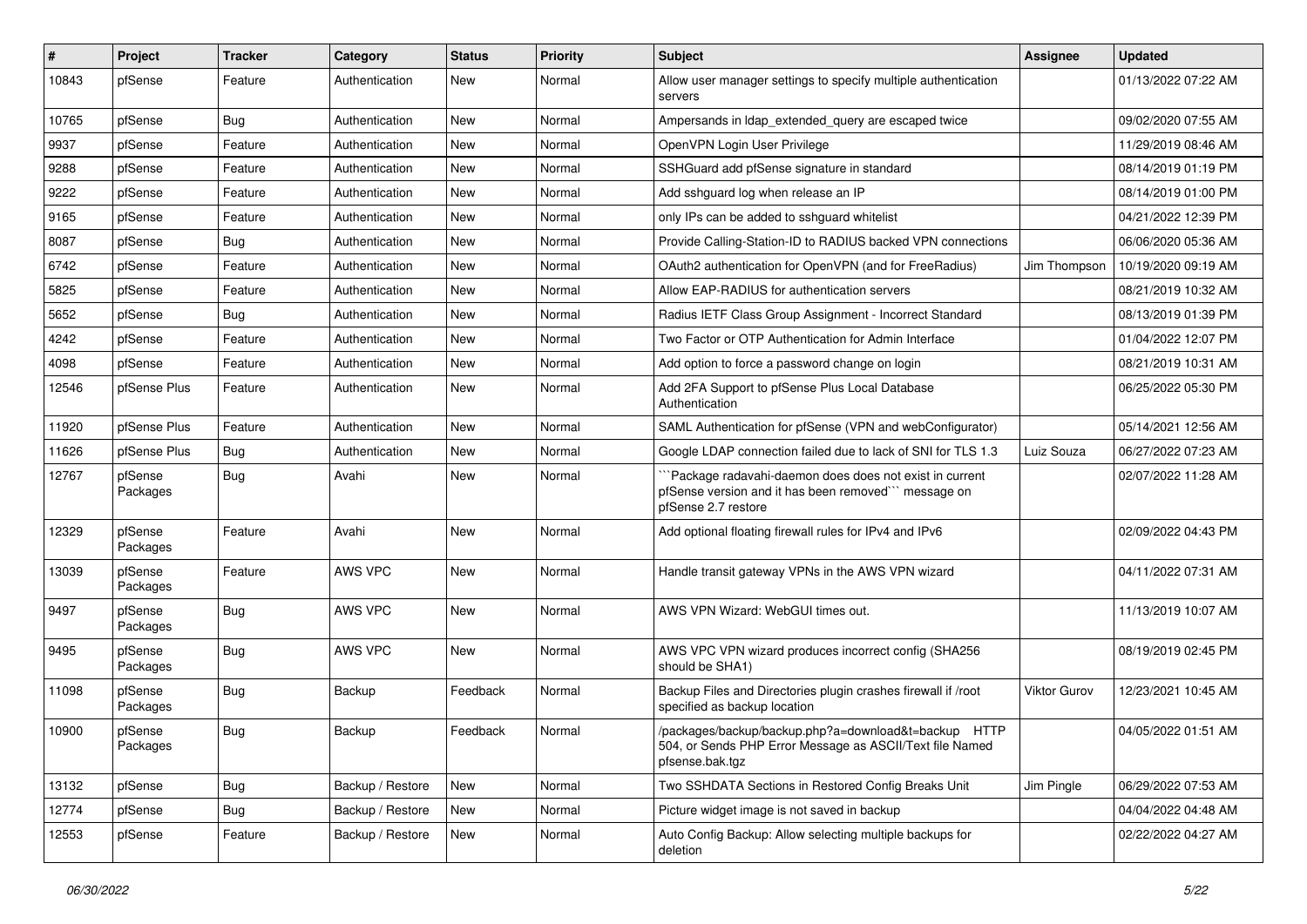| $\vert$ # | Project             | <b>Tracker</b> | Category         | <b>Status</b> | <b>Priority</b> | Subject                                                                                                  | <b>Assignee</b>       | <b>Updated</b>      |
|-----------|---------------------|----------------|------------------|---------------|-----------------|----------------------------------------------------------------------------------------------------------|-----------------------|---------------------|
| 12249     | pfSense             | Bug            | Backup / Restore | New           | Normal          | HAProxy causing failed ACB backups                                                                       |                       | 11/15/2021 11:58 PM |
| 11110     | pfSense             | Bug            | Backup / Restore | <b>New</b>    | Normal          | Backup file should be checked before restoring a specific area                                           |                       | 12/05/2020 02:50 PM |
| 9775      | pfSense             | Feature        | Backup / Restore | New           | Normal          | AutoConfigBackup - Rolling per day/hour cap on changes,<br>retention policy                              |                       | 09/20/2019 09:19 AM |
| 8076      | pfSense             | Bug            | Backup / Restore | <b>New</b>    | Normal          | User can easily apply an unusable interface configuration after<br>restore                               |                       | 08/14/2019 10:52 AM |
| 7757      | pfSense             | <b>Bug</b>     | Backup / Restore | <b>New</b>    | Normal          | Auto Config Backup fails to upload unless Default Gateway is up                                          |                       | 08/16/2019 12:47 PM |
| 4681      | pfSense             | Feature        | Backup / Restore | <b>New</b>    | Normal          | AutoConfigBackup make a way to easily download a saved<br>backup                                         |                       | 08/16/2019 12:46 PM |
| 3697      | pfSense             | Feature        | Backup / Restore | <b>New</b>    | Normal          | New backup/restore area: Certificates                                                                    |                       | 03/11/2017 11:30 AM |
| 3696      | pfSense             | Feature        | Backup / Restore | New           | Normal          | Multiple items backup/restore                                                                            |                       | 06/06/2014 02:33 PM |
| 1367      | pfSense             | Feature        | Backup / Restore | <b>New</b>    | Normal          | Input validation on partial config restores                                                              |                       | 03/21/2011 01:16 AM |
| 286       | pfSense             | Feature        | Backup / Restore | <b>New</b>    | Normal          | Backup/restore users individually                                                                        |                       | 01/09/2021 03:48 PM |
| 13205     | pfSense Docs        | New Content    | Backup / Restore | Feedback      | Normal          | <b>ZFS Boot Environment documentation</b>                                                                | Christian<br>McDonald | 05/31/2022 10:55 AM |
| 13114     | pfSense<br>Packages | Bug            | <b>BIND</b>      | Feedback      | Normal          | BIND calls rndc in rc_stop when named is not running                                                     | <b>Stuart Wyatt</b>   | 05/04/2022 12:41 PM |
| 13002     | pfSense<br>Packages | Regression     | <b>BIND</b>      | Feedback      | Normal          | BIND 9.16 13 could not find existing DNSSEC keys at<br>/cf/named/etc/namedb/keys due to directory change | Viktor Gurov          | 03/31/2022 12:14 PM |
| 12869     | pfSense<br>Packages | <b>Bug</b>     | <b>BIND</b>      | Feedback      | Normal          | Bind DNS Package AAAA filtering Broken on new ZFS Installs                                               | Viktor Gurov          | 03/09/2022 12:38 PM |
| 11634     | pfSense<br>Packages | Regression     | <b>BIND</b>      | <b>New</b>    | Normal          | bind hangs when pfsense is reconnecting as an openvpn client<br>to a TUN openvpn server                  |                       | 03/14/2021 07:23 AM |
| 10693     | pfSense<br>Packages | Bug            | <b>BIND</b>      | <b>New</b>    | Normal          | pfSense Bind Zone Editor UI does not update zone serial<br>number when a change is made                  |                       | 09/01/2021 12:51 AM |
| 10445     | pfSense<br>Packages | <b>Bug</b>     | <b>BIND</b>      | Feedback      | Normal          | BIND crashed when added RPZ. rpz is not a master or slave<br>zone.                                       |                       | 04/21/2022 12:40 PM |
| 10330     | pfSense<br>Packages | <b>Bug</b>     | <b>BIND</b>      | Feedback      | Normal          | BIND zone configuration displays wrong DS resource record with<br>inline DNSSEC signing enabled          |                       | 04/21/2022 12:40 PM |
| 9916      | pfSense<br>Packages | Feature        | <b>BIND</b>      | Feedback      | Normal          | Check allow-transfer in custom option when the zone is slave                                             |                       | 04/21/2022 12:40 PM |
| 8199      | pfSense<br>Packages | Feature        | <b>BIND</b>      | New           | Normal          | Support reordering and/or sort alphabetically across BIND<br>package                                     |                       | 12/12/2017 02:05 AM |
| 8197      | pfSense<br>Packages | <b>Bug</b>     | <b>BIND</b>      | New           | Normal          | BIND UI fails to properly update zone with inline DNSSEC<br>signing enabled                              |                       | 02/18/2019 05:23 PM |
| 8146      | pfSense<br>Packages | Feature        | <b>BIND</b>      | New           | Normal          | Zone Domain Records more powerfull for BIND Zones                                                        |                       | 08/13/2019 09:39 AM |
| 12782     | pfSense             | Todo           | Build / Release  | New           | Normal          | Disable compatibility flag                                                                               | <b>Brad Davis</b>     | 06/28/2022 12:01 PM |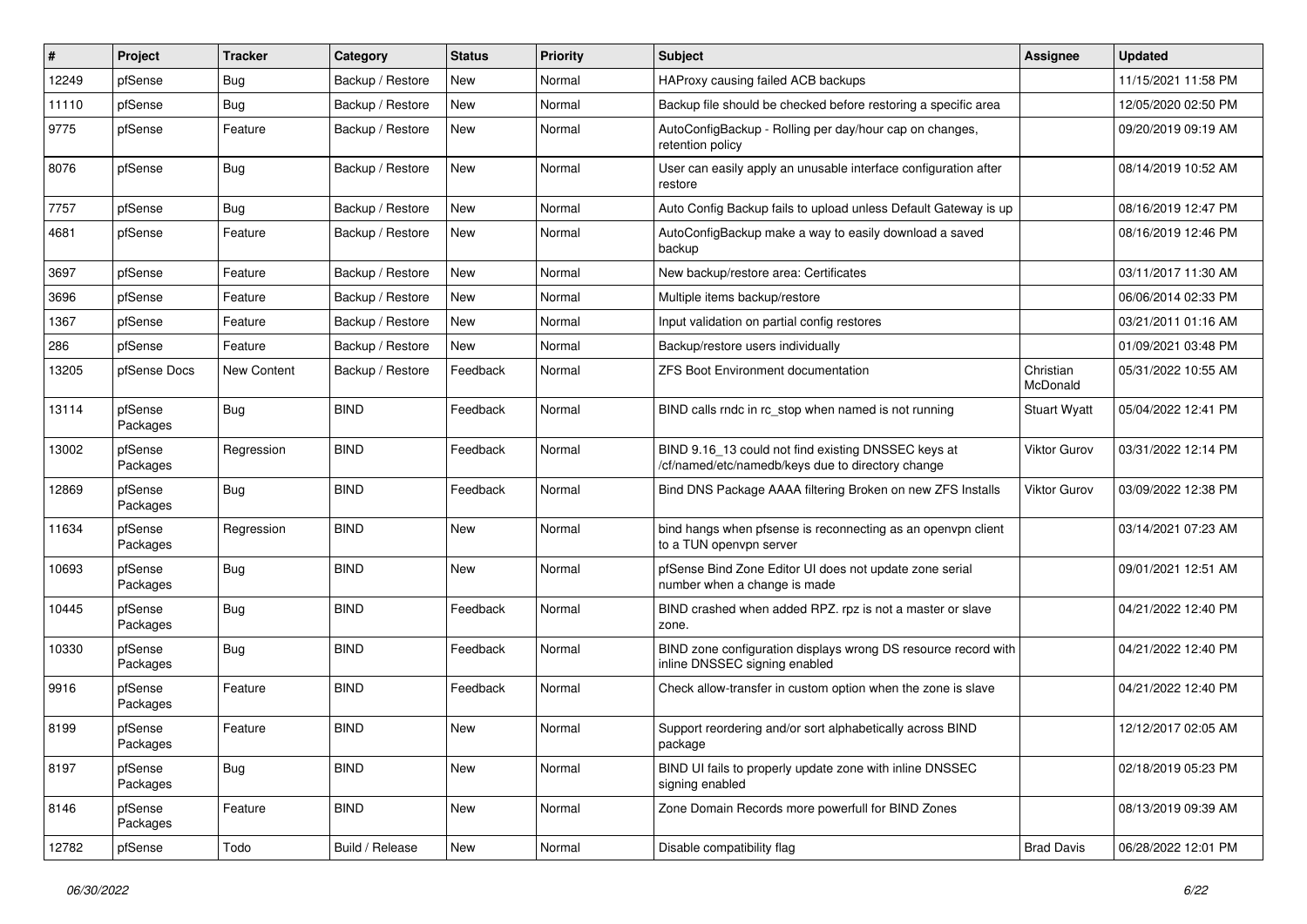| #     | Project      | <b>Tracker</b> | Category              | <b>Status</b> | Priority | <b>Subject</b>                                                                                                          | Assignee          | <b>Updated</b>      |
|-------|--------------|----------------|-----------------------|---------------|----------|-------------------------------------------------------------------------------------------------------------------------|-------------------|---------------------|
| 4472  | pfSense      | Feature        | Build / Release       | <b>New</b>    | Normal   | Cryptographically sign every (sub-)release                                                                              |                   | 08/13/2019 12:53 PM |
| 13290 | pfSense      | Regression     | <b>Captive Portal</b> | Feedback      | Normal   | My PfSense version 2.7 is returning the error "dummynet bad<br>switch 21" every time I activate my Captive Portals (7). |                   | 06/27/2022 10:19 PM |
| 13226 | pfSense      | Bug            | <b>Captive Portal</b> | Confirmed     | Normal   | Captive Portal doesn't disconnect established OpenVPN link                                                              | Reid<br>Linnemann | 05/30/2022 10:38 AM |
| 13215 | pfSense      | <b>Bug</b>     | <b>Captive Portal</b> | Assigned      | Normal   | Allowed MAC/IP/Hostname traffic counts for authorized users                                                             | Reid<br>Linnemann | 05/31/2022 05:31 PM |
| 12730 | pfSense      | Bug            | <b>Captive Portal</b> | <b>New</b>    | Normal   | RADIUS accounting does not work if WAN is down                                                                          |                   | 01/26/2022 05:13 AM |
| 12648 | pfSense      | <b>Bug</b>     | <b>Captive Portal</b> | <b>New</b>    | Normal   | Undocumented variables 'listenporthttp' and 'listenporthttps'                                                           |                   | 12/28/2021 10:44 AM |
| 12467 | pfSense      | Bug            | <b>Captive Portal</b> | <b>New</b>    | Normal   | CP error on client disconnect after reboot                                                                              |                   | 10/17/2021 05:35 AM |
| 12357 | pfSense      | Bug            | <b>Captive Portal</b> | New           | Normal   | Captive Portal popup Logout button loads full login page in<br>popup when clicked                                       |                   | 10/27/2021 12:10 PM |
| 11379 | pfSense      | Feature        | <b>Captive Portal</b> | New           | Normal   | <b>Template Roll Printer</b>                                                                                            |                   | 02/07/2021 05:26 AM |
| 11189 | pfSense      | Feature        | <b>Captive Portal</b> | New           | Normal   | Captive Portal - Tarpit option                                                                                          |                   | 12/23/2020 06:44 PM |
| 9627  | pfSense      | Feature        | <b>Captive Portal</b> | New           | Normal   | Captive Portal only shows authenticated users                                                                           |                   | 08/14/2019 02:48 PM |
| 7971  | pfSense      | Feature        | Captive Portal        | New           | Normal   | Allow import, export and synchronization of MACs under Captive<br>Portal service                                        |                   | 10/19/2017 04:56 AM |
| 6956  | pfSense      | Feature        | <b>Captive Portal</b> | <b>New</b>    | Normal   | Allow more control over concurrent logins                                                                               |                   | 11/23/2016 12:01 PM |
| 3377  | pfSense      | Feature        | <b>Captive Portal</b> | New           | Normal   | OAuth2 authentication in captive portal                                                                                 | Jim Thompson      | 10/19/2020 09:13 AM |
| 3053  | pfSense      | Feature        | <b>Captive Portal</b> | <b>New</b>    | Normal   | Automatically add DHCP static addresses to CP passthru-mac                                                              |                   | 06/21/2013 11:54 AM |
| 2963  | pfSense      | Feature        | <b>Captive Portal</b> | <b>New</b>    | Normal   | Captive Portal MAC authentication request                                                                               |                   | 08/22/2017 09:09 PM |
| 2573  | pfSense      | Feature        | <b>Captive Portal</b> | <b>New</b>    | Normal   | Captive Portal support of RADIUS POD (Packet of Disconnect)                                                             |                   | 10/17/2016 03:14 AM |
| 2025  | pfSense      | Feature        | <b>Captive Portal</b> | New           | Normal   | Captive Portal: Easy accessible Logout page instead of Logout<br>pop-up window                                          |                   | 02/06/2016 04:59 AM |
| 1924  | pfSense      | Feature        | Captive Portal        | <b>New</b>    | Normal   | Ability of CP's allowed IP addresses to use aliases                                                                     |                   | 07/26/2018 04:28 AM |
| 1831  | pfSense      | Feature        | Captive Portal        | New           | Normal   | Captive portal IPv6 support                                                                                             | Reid<br>Linnemann | 06/28/2022 12:01 PM |
| 1675  | pfSense      | Bug            | Captive Portal        | <b>New</b>    | Normal   | Captive portal logout problems with pop-up blockers.                                                                    | Jared Dillard     | 03/28/2016 01:37 PM |
| 385   | pfSense      | Feature        | <b>Captive Portal</b> | <b>New</b>    | Normal   | Reverse captive portal                                                                                                  |                   | 08/13/2019 12:23 PM |
| 13229 | pfSense Docs | Todo           | <b>Captive Portal</b> | Feedback      | Normal   | Update documentation for IPFW to PF transition for Limiters and<br><b>Captive Portal</b>                                | Jim Pingle        | 05/27/2022 03:04 PM |
| 8567  | pfSense      | <b>Bug</b>     | CARP                  | New           | Normal   | Using IPv6 VIP alias for services may affect CARP IPv6 VIP<br>work                                                      |                   | 06/12/2018 01:26 PM |
| 8566  | pfSense      | <b>Bug</b>     | CARP                  | <b>New</b>    | Normal   | Wrong IPv6 source in NS request in case using of IPv6 alias                                                             |                   | 06/12/2018 01:26 PM |
| 8100  | pfSense      | Bug            | CARP                  | <b>New</b>    | Normal   | pfsync Initially Deletes States on Primary for Connections<br>Established through Secondary                             | Luiz Souza        | 02/08/2022 12:59 PM |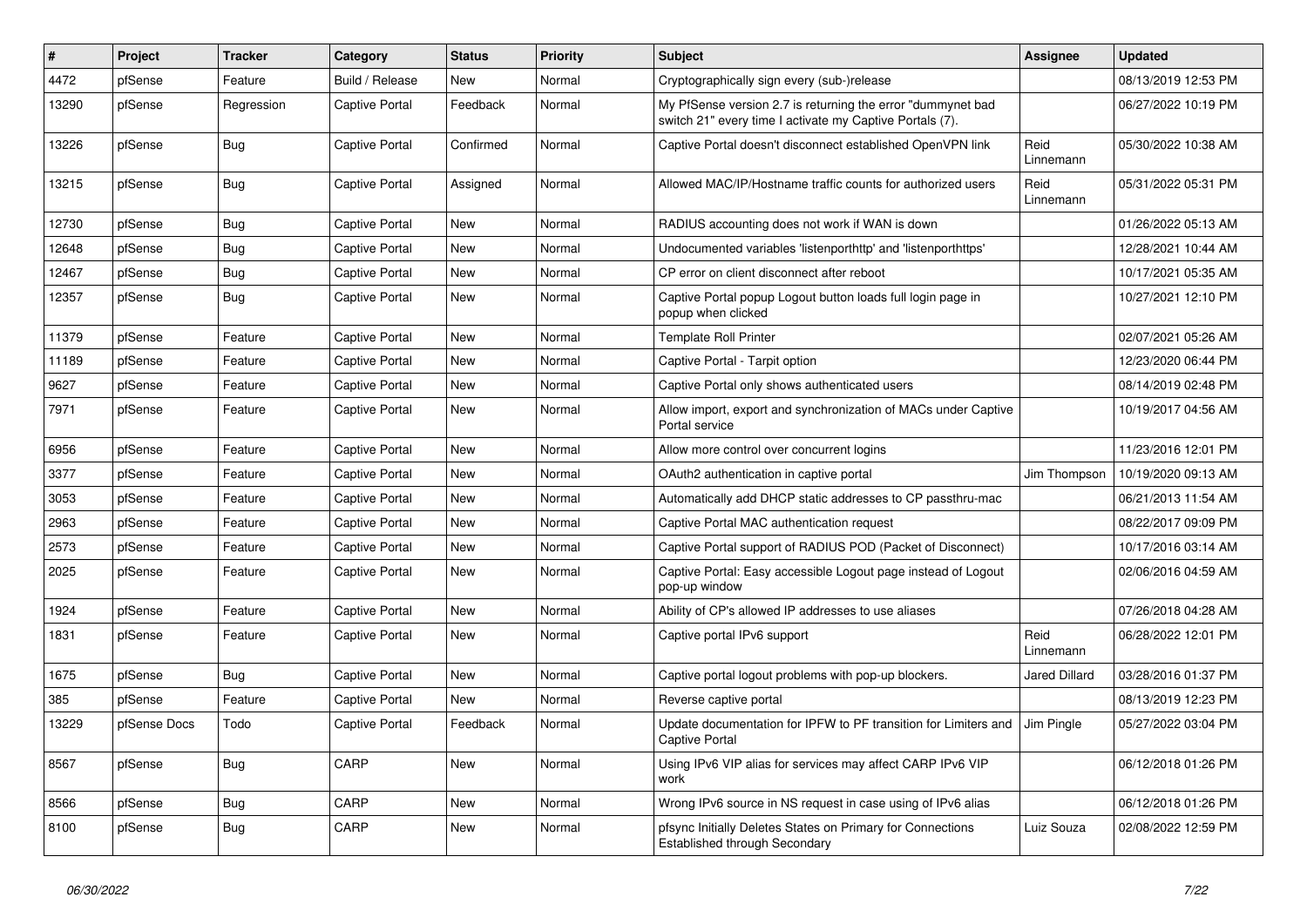| $\vert$ # | Project             | <b>Tracker</b> | Category                 | <b>Status</b>                 | <b>Priority</b> | <b>Subject</b>                                                                                                        | <b>Assignee</b> | <b>Updated</b>      |
|-----------|---------------------|----------------|--------------------------|-------------------------------|-----------------|-----------------------------------------------------------------------------------------------------------------------|-----------------|---------------------|
| 5849      | pfSense             | Bug            | CARP                     | New                           | Normal          | Routing fail on CARP IPsec                                                                                            |                 | 12/18/2021 04:41 PM |
| 2218      | pfSense             | Feature        | CARP                     | <b>New</b>                    | Normal          | Ability to delay CARP master status at boot time                                                                      |                 | 03/03/2021 11:57 AM |
| 2099      | pfSense             | Todo           | CARP                     | New                           | Normal          | Remove "queue" from CARP traffic                                                                                      |                 | 01/19/2012 10:59 AM |
| 13063     | pfSense<br>Packages | Feature        | Cellular                 | <b>Pull Request</b><br>Review | Normal          | Cellular package shall support more modems and NMEA port                                                              |                 | 05/06/2022 02:38 PM |
| 10796     | pfSense<br>Packages | Feature        | Cellular                 | Feedback                      | Normal          | Huawei ME909u-521 support                                                                                             |                 | 04/21/2022 12:40 PM |
| 13305     | pfSense             | Feature        | Certificates             | <b>New</b>                    | Normal          | Certificate Revocation page should show expiration date                                                               |                 | 06/27/2022 10:26 AM |
| 12737     | pfSense             | Bug            | Certificates             | New                           | Normal          | CApath is not defined by default in curl                                                                              |                 | 06/28/2022 12:01 PM |
| 11203     | pfSense             | Bug            | Certificates             | <b>New</b>                    | Normal          | certificate manager very slow                                                                                         |                 | 12/31/2020 11:57 AM |
| 2276      | pfSense             | Feature        | Certificates             | New                           | Normal          | Remote CRL fetch support                                                                                              |                 | 02/06/2016 04:14 AM |
| 1268      | pfSense             | Feature        | Certificates             | New                           | Normal          | Allow mass renewing of certs                                                                                          |                 | 11/01/2019 03:17 PM |
| 1257      | pfSense             | Feature        | Certificates             | <b>Pull Request</b><br>Review | Normal          | Handle encypted CA/Certificate private keys                                                                           |                 | 10/12/2020 07:12 AM |
| 12402     | pfSense Docs        | Todo           | Configuration            | New                           | Normal          | Feedback on Configuration - Advanced Configuration Options<br>- Notifications                                         |                 | 09/24/2021 12:46 AM |
| 12098     | pfSense Docs        | Correction     | Configuration            | New                           | Normal          | Feedback on pfSense Configuration Recipes - Accessing a<br>CPE/Modem from Inside the Firewall                         |                 | 07/02/2021 02:30 AM |
| 13288     | pfSense             | Bug            | Configuration<br>Backend | New                           | Normal          | Encode FreeRADIUS Custom Options                                                                                      |                 | 06/20/2022 10:36 AM |
| 13287     | pfSense             | Feature        | Configuration<br>Backend | <b>New</b>                    | Normal          | Encode OpenVPN Custom Options                                                                                         |                 | 06/20/2022 10:33 AM |
| 12483     | pfSense             | <b>Bug</b>     | Configuration<br>Backend | New                           | Normal          | GUI creates inconsistent config.xml                                                                                   |                 | 10/23/2021 06:48 AM |
| 10833     | pfSense             | <b>Bug</b>     | Configuration<br>Backend | <b>New</b>                    | Normal          | unbound exits on configuration error when link status flaps on<br>LAN interface                                       |                 | 08/13/2020 11:53 PM |
| 6398      | pfSense             | Bug            | Configuration<br>Backend | New                           | Normal          | If config cannot be loaded due to corruption or bug, it isn't<br>handled gracefully (just stops)                      |                 | 08/13/2019 01:23 PM |
| 5902      | pfSense             | Todo           | Configuration<br>Backend | New                           | Normal          | Use a common place for default values                                                                                 |                 | 08/13/2019 12:53 PM |
| 3895      | pfSense             | Feature        | Configuration<br>Backend | <b>New</b>                    | Normal          | Timeout for "Apply change"                                                                                            |                 | 01/25/2021 08:07 AM |
| 13268     | pfSense             | Todo           | Console Menu             | Ready To<br>Test              | Normal          | columns don't align nicely in console with medium-long interface<br>names                                             |                 | 06/12/2022 10:32 PM |
| 13249     | pfSense             | <b>Bug</b>     | Console Menu             | New                           | Normal          | Running playback comands multiple times results in PHP error                                                          |                 | 06/06/2022 07:02 AM |
| 7747      | pfSense             | Feature        | Console Menu             | New                           | Normal          | Minor UI Tweak: Make hitting enter on the console (esp via SSH)<br>should not log you out, but simply redraw the menu |                 | 08/01/2017 04:03 PM |
| 6469      | pfSense             | Feature        | Console Menu             | New                           | Normal          | Improve help + self documentation in console PHP shell                                                                |                 | 08/13/2019 01:23 PM |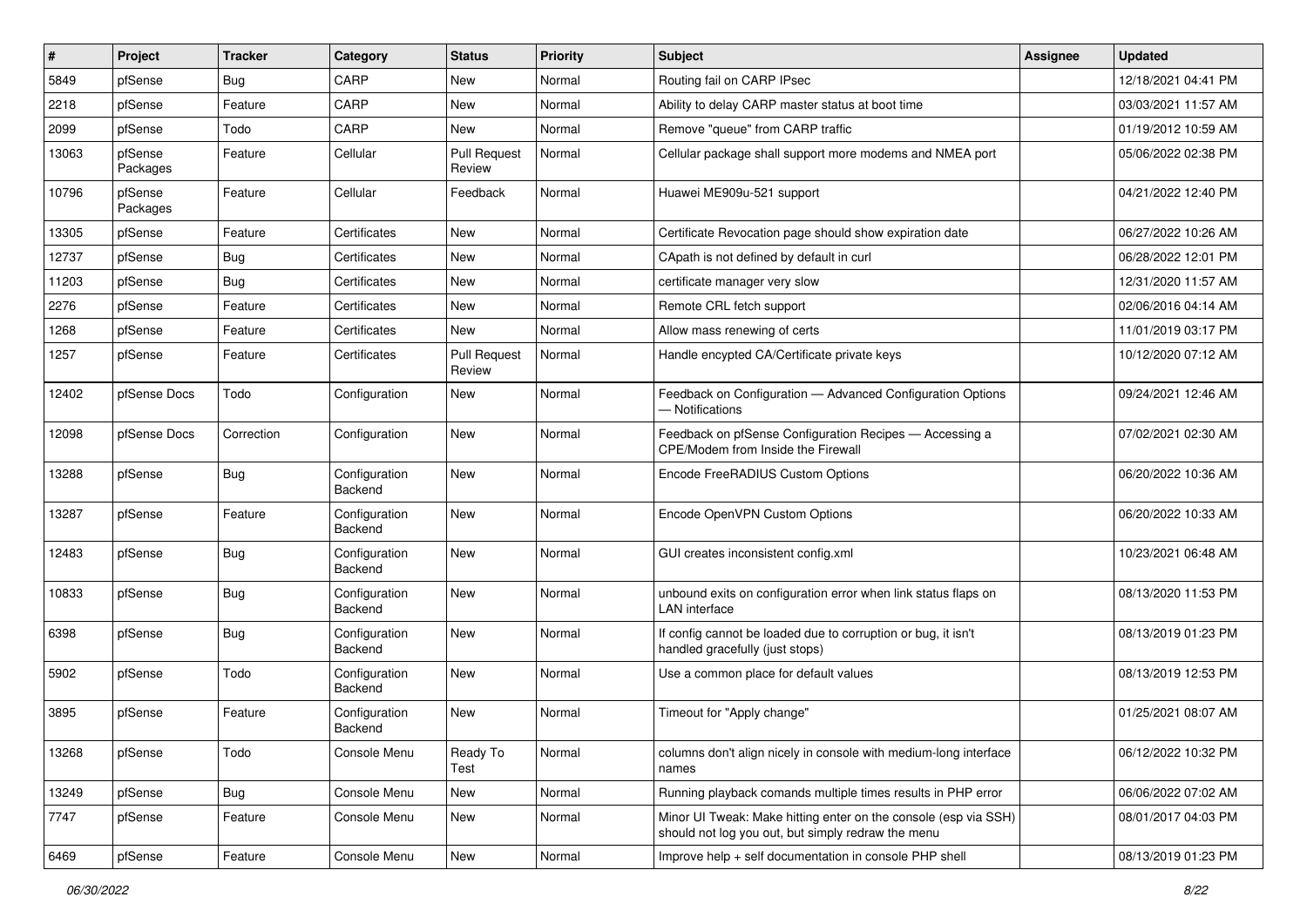| $\#$  | Project             | <b>Tracker</b>     | Category                 | <b>Status</b>                 | <b>Priority</b> | <b>Subject</b>                                                                                         | <b>Assignee</b>     | <b>Updated</b>      |
|-------|---------------------|--------------------|--------------------------|-------------------------------|-----------------|--------------------------------------------------------------------------------------------------------|---------------------|---------------------|
| 2693  | pfSense             | Feature            | Console Menu             | New                           | Normal          | Allow mapping mapping non-physical interfaces via console                                              | Mathieu Simon       | 11/27/2012 03:00 PM |
| 11970 | pfSense<br>Packages | <b>Bug</b>         | Coreboot                 | New                           | Normal          | Netgate Firmware Upgrade Doesn't Work on XG-2758                                                       |                     | 04/21/2022 12:39 PM |
| 13309 | pfSense<br>Packages | <b>Bug</b>         | Cron                     | Feedback                      | Normal          | Cron validation prevents special strings such as @reboot                                               | Jim Pingle          | 06/28/2022 08:22 AM |
| 13074 | pfSense Plus        | Bug                | Cryptographic<br>Modules | New                           | Normal          | AES-GCM with SafeXcel on Netgate 2100 causes MBUF<br>overload                                          |                     | 06/12/2022 11:14 AM |
| 12658 | pfSense<br>Packages | Feature            | darkstat                 | New                           | Normal          | Adding prometheus metrics to darkstat                                                                  |                     | 05/27/2022 09:44 PM |
| 13165 | pfSense             | Feature            | Dashboard                | <b>Pull Request</b><br>Review | Normal          | Feat: live update for Services dashboard widget                                                        |                     | 05/15/2022 01:48 AM |
| 12673 | pfSense             | <b>Bug</b>         | Dashboard                | <b>Pull Request</b><br>Review | Normal          | Firewall Logs Widget fails to update at intervals below 5<br>seconds.                                  | Viktor Gurov        | 06/28/2022 12:01 PM |
| 11759 | pfSense             | <b>Bug</b>         | Dashboard                | New                           | Normal          | Traffic graphs on dashboard double upload on pppoe links                                               |                     | 12/30/2021 04:00 AM |
| 10401 | pfSense             | Feature            | Dashboard                | New                           | Normal          | Request: ability to sort/separate stopped/running Service(s) on<br>Dashboard -> Services Status widget |                     | 03/31/2020 04:48 PM |
| 9677  | pfSense             | <b>Bug</b>         | Dashboard                | New                           | Normal          | Dashboard hangs when widget needs data from a remote host<br>which is down                             |                     | 08/13/2019 09:15 AM |
| 7974  | pfSense             | Feature            | Dashboard                | New                           | Normal          | <b>ZFS RAID Monitor Not available</b>                                                                  |                     | 08/20/2019 01:34 PM |
| 7182  | pfSense             | Feature            | Dashboard                | New                           | Normal          | Break up System Widget on the Dashboard                                                                |                     | 08/21/2019 08:59 AM |
| 7113  | pfSense             | <b>Bug</b>         | Dashboard                | New                           | Normal          | Interface name in Traffic Graphs                                                                       |                     | 12/31/2021 05:40 PM |
| 4646  | pfSense             | Feature            | Dashboard                | <b>New</b>                    | Normal          | Recover valuable vertical screen real estate in dashboard                                              |                     | 04/20/2015 07:46 PM |
| 2479  | pfSense             | Feature            | Dashboard                | <b>New</b>                    | Normal          | Allow reordering of the traffic graphs on the dashboard                                                |                     | 06/08/2012 04:13 PM |
| 7244  | pfSense             | Feature            | Developer Tools          | New                           | Normal          | Publish pfsense as a Vagrant Basebox                                                                   |                     | 01/29/2019 04:09 AM |
| 11071 | pfSense Docs        | <b>New Content</b> | <b>DHCP</b>              | New                           | Normal          | Feedback on Services - IPv6 Router Advertisements                                                      | Jim Pingle          | 12/08/2020 09:25 AM |
| 8852  | pfSense Docs        | Correction         | <b>DHCP</b>              | New                           | Normal          | [feedback form] Unclear about "Client Identifier" in a static<br>mapping                               | Jim Pingle          | 09/23/2020 02:30 PM |
| 13321 | pfSense             | Bug                | DHCP (IPv4)              | <b>New</b>                    | Normal          | dhcpleases handles duplicate hostnames incorrectly                                                     |                     | 06/29/2022 11:57 PM |
| 13273 | pfSense             | <b>Bug</b>         | DHCP (IPv4)              | New                           | Normal          | dhclient can use conflicting recorded leases                                                           |                     | 06/14/2022 11:07 AM |
| 13256 | pfSense             | Feature            | DHCP (IPv4)              | New                           | Normal          | Better handling of duplicate IPs in static DHCP assignments                                            |                     | 06/11/2022 04:51 PM |
| 13217 | pfSense             | Bug                | DHCP (IPv4)              | <b>New</b>                    | Normal          | dholient using default pid file location which does not exist                                          | <b>Viktor Gurov</b> | 05/26/2022 08:09 AM |
| 12959 | pfSense             | <b>Bug</b>         | DHCP (IPv4)              | Feedback                      | Normal          | dhcplease process wrongly update host file if client-hostname is<br>empty                              |                     | 03/28/2022 10:26 AM |
| 12922 | pfSense             | <b>Bug</b>         | DHCP (IPv4)              | New                           | Normal          | Classless static routes received on DHCP WAN can override<br>chosen default gateway                    |                     | 03/28/2022 10:08 AM |
| 11927 | pfSense             | Feature            | DHCP (IPv4)              | Feedback                      | Normal          | Allow DHCP not to serve a gateway - small fix                                                          |                     | 01/03/2022 04:17 PM |
| 10345 | pfSense             | Feature            | DHCP (IPv4)              | New                           | Normal          | DHCP lease distinction between online and offline                                                      |                     | 03/16/2020 07:56 AM |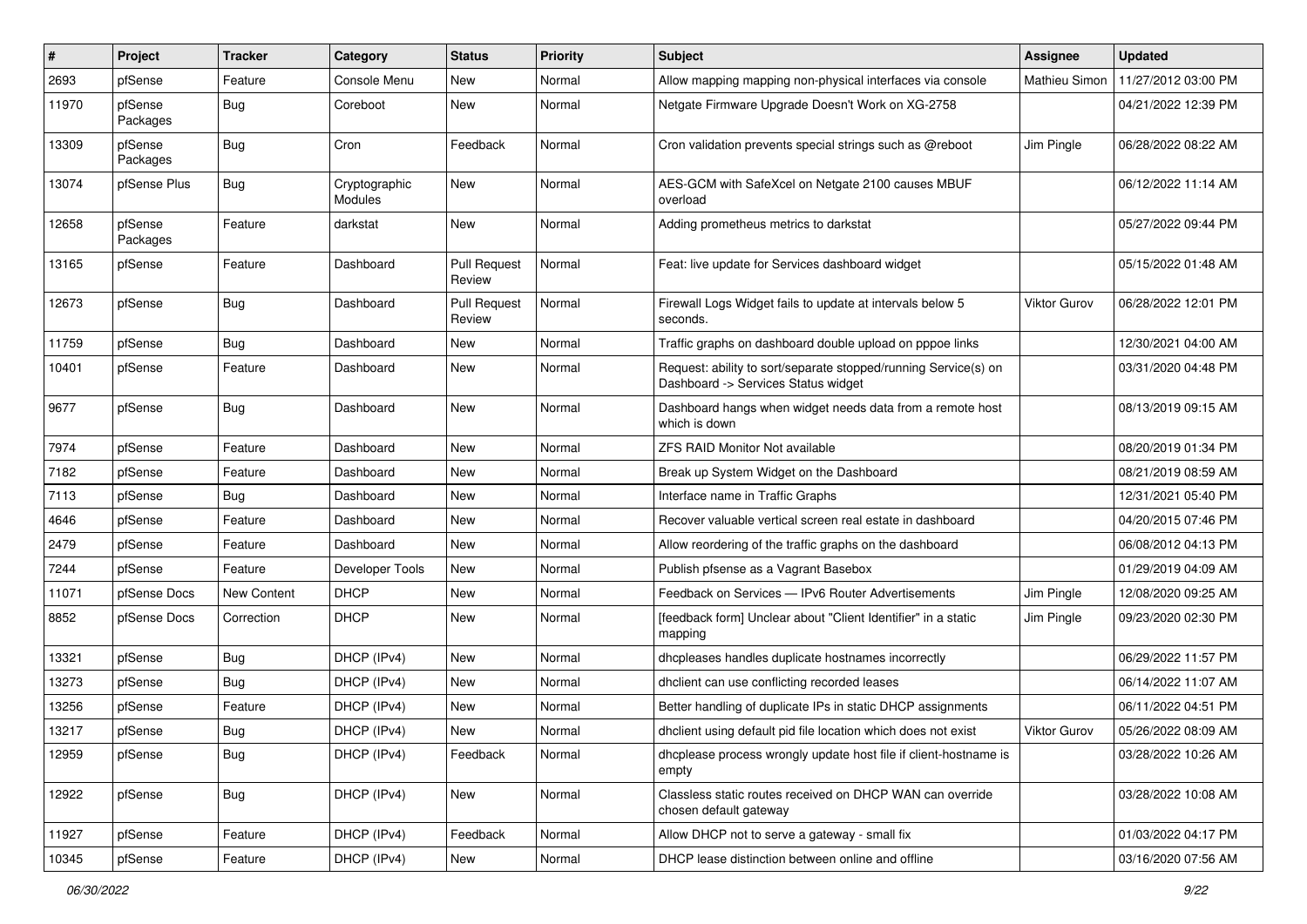| $\vert$ # | Project | <b>Tracker</b> | Category    | <b>Status</b>                 | <b>Priority</b> | <b>Subject</b>                                                                                     | <b>Assignee</b>          | <b>Updated</b>      |
|-----------|---------|----------------|-------------|-------------------------------|-----------------|----------------------------------------------------------------------------------------------------|--------------------------|---------------------|
| 9732      | pfSense | Feature        | DHCP (IPv4) | New                           | Normal          | System UTC time offset in DHCP Option 2                                                            |                          | 09/06/2019 08:39 PM |
| 9343      | pfSense | Bug            | DHCP (IPv4) | <b>New</b>                    | Normal          | diag arp.php times out with large DHCPD leases table                                               |                          | 08/14/2019 01:19 PM |
| 9130      | pfSense | Feature        | DHCP (IPv4) | <b>New</b>                    | Normal          | Request ID [#INC-16195]: DHCP - PXE Boot                                                           |                          | 09/10/2020 01:39 PM |
| 8614      | pfSense | Bug            | DHCP (IPv4) | <b>New</b>                    | Normal          | Cannot remove Additional BOOTP/DHCP Options                                                        |                          | 08/21/2019 09:15 AM |
| 8330      | pfSense | Feature        | DHCP (IPv4) | <b>New</b>                    | Normal          | add options for ddns-local-address statements                                                      |                          | 04/27/2021 12:31 PM |
| 8179      | pfSense | Bug            | DHCP (IPv4) | Feedback                      | Normal          | Incorrect reverse DNS zone in DHCP server config for<br>non-octet-aligned subnet mask              | Renato<br><b>Botelho</b> | 02/09/2022 11:17 PM |
| 7405      | pfSense | Feature        | DHCP (IPv4) | New                           | Normal          | Ability to add dhcp host reservations from "Diagnostics -> ARP<br>table"                           |                          | 10/12/2020 08:22 AM |
| 7172      | pfSense | <b>Bug</b>     | DHCP (IPv4) | <b>New</b>                    | Normal          | Sorting by hostname in Services > DHCP Server > LAN should<br>be "natural" (alphanumeric friendly) |                          | 08/20/2019 03:47 PM |
| 6960      | pfSense | Feature        | DHCP (IPv4) | <b>New</b>                    | Normal          | Consider replacing ISC DHCP server with KEA DHCP                                                   |                          | 09/24/2020 01:59 PM |
| 6615      | pfSense | Feature        | DHCP (IPv4) | <b>New</b>                    | Normal          | new DHCP server option                                                                             |                          | 08/13/2019 01:39 PM |
| 6362      | pfSense | Bug            | DHCP (IPv4) | Confirmed                     | Normal          | DHCP Client ID not used                                                                            |                          | 07/09/2021 06:30 AM |
| 5080      | pfSense | Feature        | DHCP (IPv4) | New                           | Normal          | Settings tab under Services>DHCP Server                                                            |                          | 08/13/2019 12:53 PM |
| 4899      | pfSense | Feature        | DHCP (IPv4) | <b>New</b>                    | Normal          | Additional BOOTP/DHCP Options should allow a force option                                          |                          | 01/02/2018 02:24 PM |
| 4061      | pfSense | <b>Bug</b>     | DHCP (IPv4) | Confirmed                     | Normal          | dhcpd doesn't send client-hostname to peer, breaking DHCP<br>lease registrations w/HA              |                          | 02/24/2017 08:58 PM |
| 3771      | pfSense | <b>Bug</b>     | DHCP (IPv4) | <b>New</b>                    | Normal          | Webinterface and dhcpdcrashes with 500+ static leases                                              |                          | 08/21/2019 09:26 AM |
| 3534      | pfSense | Feature        | DHCP (IPv4) | <b>New</b>                    | Normal          | DDNS using arbitrary zone primary                                                                  |                          | 07/08/2014 11:40 AM |
| 3404      | pfSense | Bug            | DHCP (IPv4) | New                           | Normal          | DHCP Server Fails to Start on Interfaces that are Slow to Come<br><b>Online During Boot</b>        |                          | 02/11/2014 05:09 PM |
| 2983      | pfSense | Feature        | DHCP (IPv4) | New                           | Normal          | DHCPD: Add vendor-class-identifier and MAC-OIDs                                                    |                          | 05/29/2020 09:24 PM |
| 2774      | pfSense | Feature        | DHCP (IPv4) | New                           | Normal          | Extend DHCP Pools code to allow using different subnets                                            |                          | 08/19/2019 10:27 AM |
| 13296     | pfSense | Feature        | DHCP (IPv6) | <b>New</b>                    | Normal          | Add support for DHCP6 OPTION PD EXCLUDE (RFC 6603)                                                 |                          | 06/24/2022 10:10 PM |
| 13253     | pfSense | <b>Bug</b>     | DHCP (IPv6) | <b>New</b>                    | Normal          | `dhcp6c`` is not restarted when applying settings when multiple<br>WANs are configured for DHCP6   |                          | 06/28/2022 12:01 PM |
| 13248     | pfSense | Regression     | DHCP (IPv6) | <b>New</b>                    | Normal          | IPv6 Router Advertisements runs when config.xml does not<br>contain an entry for the interface     |                          | 06/05/2022 07:44 PM |
| 13237     | pfSense | <b>Bug</b>     | DHCP (IPv6) | New                           | Normal          | dhcp6c script cannot be executed safely                                                            |                          | 06/01/2022 11:20 AM |
| 12947     | pfSense | Bug            | DHCP (IPv6) | <b>Pull Request</b><br>Review | Normal          | DHCP6 client does not take any action if the interface IPv6<br>address changes during renewal      |                          | 06/28/2022 12:01 PM |
| 12823     | pfSense | Bug            | DHCP (IPv6) | New                           | Normal          | Multiple DHCP6 WAN connections PPPoE interface 'defached'<br>status                                |                          | 02/18/2022 05:39 AM |
| 12581     | pfSense | Regression     | DHCP (IPv6) | <b>New</b>                    | Normal          | CARP IPv6 assigned address does not get advertised to<br>endpoints with RADV                       |                          | 12/16/2021 02:34 PM |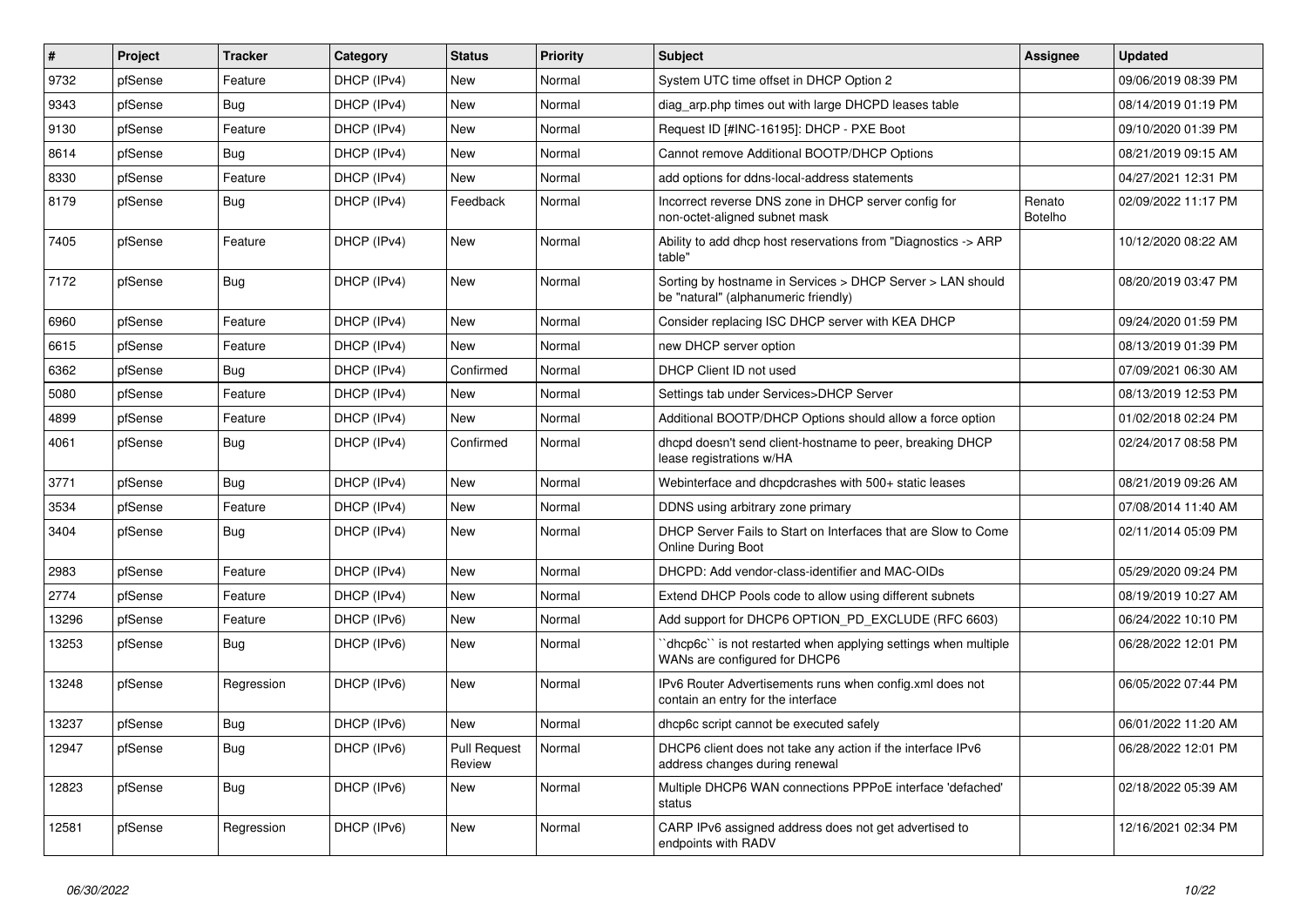| #     | Project      | <b>Tracker</b> | Category           | <b>Status</b>                 | <b>Priority</b> | <b>Subject</b>                                                                            | Assignee   | <b>Updated</b>      |
|-------|--------------|----------------|--------------------|-------------------------------|-----------------|-------------------------------------------------------------------------------------------|------------|---------------------|
| 10822 | pfSense      | <b>Bug</b>     | DHCP (IPv6)        | New                           | Normal          | Deprecated IPv6 prefix won't be announced as deprecated to<br>clients                     |            | 08/10/2020 09:23 AM |
| 10714 | pfSense      | <b>Bug</b>     | DHCP (IPv6)        | <b>New</b>                    | Normal          | radvd only gives out the prefix of the "first" IPv6 address of an<br>interface            |            | 10/06/2020 01:03 PM |
| 9536  | pfSense      | Feature        | DHCP (IPv6)        | New                           | Normal          | Support dynamic prefix in DHCPv6 Server                                                   |            | 05/25/2022 04:27 AM |
| 7821  | pfSense      | <b>Bug</b>     | DHCP (IPv6)        | New                           | Normal          | GIF does not support broadcast                                                            |            | 08/29/2017 10:50 AM |
| 7734  | pfSense      | <b>Bug</b>     | DHCP (IPv6)        | New                           | Normal          | Using opton ia pd0 does not renew prefix and prefix get dropped                           |            | 07/31/2017 03:46 AM |
| 7138  | pfSense      | Bug            | DHCP (IPv6)        | Assigned                      | Normal          | Pfsense wide dhcpv6 client doesn't recognise ifid statement                               |            | 04/21/2022 12:39 PM |
| 6691  | pfSense      | <b>Bug</b>     | DHCP (IPv6)        | New                           | Normal          | dhcp6c quits after only two tries if no response was received                             |            | 12/07/2020 04:25 PM |
| 6283  | pfSense      | Feature        | DHCP (IPv6)        | New                           | Normal          | Register DHCPv6 leases with DNS resolver                                                  |            | 08/21/2019 10:48 AM |
| 6051  | pfSense      | <b>Bug</b>     | DHCP (IPv6)        | New                           | Normal          | DHCPv6 Client Failure for additional WAN Address causes<br>2-seconds-service-restart-loop |            | 12/03/2020 01:08 AM |
| 5950  | pfSense      | Feature        | DHCP (IPv6)        | New                           | Normal          | DHCPv6 Server support for PD of PD-obtained networks                                      |            | 03/04/2016 03:04 AM |
| 3185  | pfSense      | Feature        | DHCP (IPv6)        | New                           | Normal          | Accommodate a DHCPv6 failover-like mechanism                                              |            | 11/24/2017 10:44 AM |
| 12508 | pfSense      | <b>Bug</b>     | <b>DHCP Relay</b>  | New                           | Normal          | DHCP Relay over VPN                                                                       |            | 11/06/2021 11:25 AM |
| 12120 | pfSense      | Feature        | <b>DHCP Relay</b>  | New                           | Normal          | Permit several sets of destination DHCP servers in DHCP relay                             |            | 07/11/2021 05:41 PM |
| 11149 | pfSense      | <b>Bug</b>     | <b>DHCP Relay</b>  | New                           | Normal          | DHCP relay won't start with DHCP server behind gateway                                    |            | 03/22/2021 05:13 AM |
| 10904 | pfSense      | Feature        | <b>DHCP Relay</b>  | <b>Pull Request</b><br>Review | Normal          | Support vti interfaces in dhcrelay                                                        | Luiz Souza | 10/12/2020 07:35 AM |
| 10715 | pfSense      | <b>Bug</b>     | <b>DHCP Relay</b>  | New                           | Normal          | DHCPv6 relay always uses the "first" IPv6 address of an<br>interface                      |            | 06/29/2020 05:01 AM |
| 9680  | pfSense      | Feature        | <b>DHCP Relay</b>  | New                           | Normal          | Seperate DHCP Server and relay per interface                                              |            | 02/27/2020 10:47 AM |
| 4680  | pfSense      | <b>Bug</b>     | <b>DHCP Relay</b>  | New                           | Normal          | DHCP relay does not work with DHCP server on other end of<br>OpenVPN tunnel               |            | 05/05/2015 06:55 PM |
| 11856 | pfSense      | Feature        | Diagnostics        | New                           | Normal          | Replace/add Alias or DNS names for known LAN addresses in<br>the State table              |            | 04/27/2021 08:01 AM |
| 7590  | pfSense      | <b>Bug</b>     | Diagnostics        | New                           | Normal          | diag_edit do not save when nothing to sae (in directory browse<br>view)                   |            | 05/20/2017 05:04 PM |
| 7589  | pfSense      | <b>Bug</b>     | <b>Diagnostics</b> | New                           | Normal          | diag_edit.php old print_info_box                                                          |            | 05/20/2017 05:02 PM |
| 5556  | pfSense      | Feature        | Diagnostics        | New                           | Normal          | No error when downloading non-existing file on<br>Diagnostics/Execute                     |            | 08/20/2019 03:43 PM |
| 4456  | pfSense      | Feature        | Diagnostics        | New                           | Normal          | Packet capture additional filtering options                                               |            | 08/20/2019 03:30 PM |
| 3796  | pfSense      | <b>Bug</b>     | Diagnostics        | Confirmed                     | Normal          | States summary fails and is very slow with large state tables                             |            | 12/11/2021 08:03 PM |
| 1656  | pfSense      | Feature        | Diagnostics        | New                           | Normal          | Teach pfctl to kill states by port number                                                 |            | 08/21/2019 09:55 AM |
| 12791 | pfSense Docs | New Content    | Diagnostics        | New                           | Normal          | Diagnostic Information for Support (pfSense)                                              |            | 02/13/2022 08:49 PM |
| 12883 | pfSense Docs | Todo           | <b>DNS</b>         | New                           | Normal          | Feedback on Services - DNS Resolver - Host Overrides                                      |            | 02/28/2022 07:54 PM |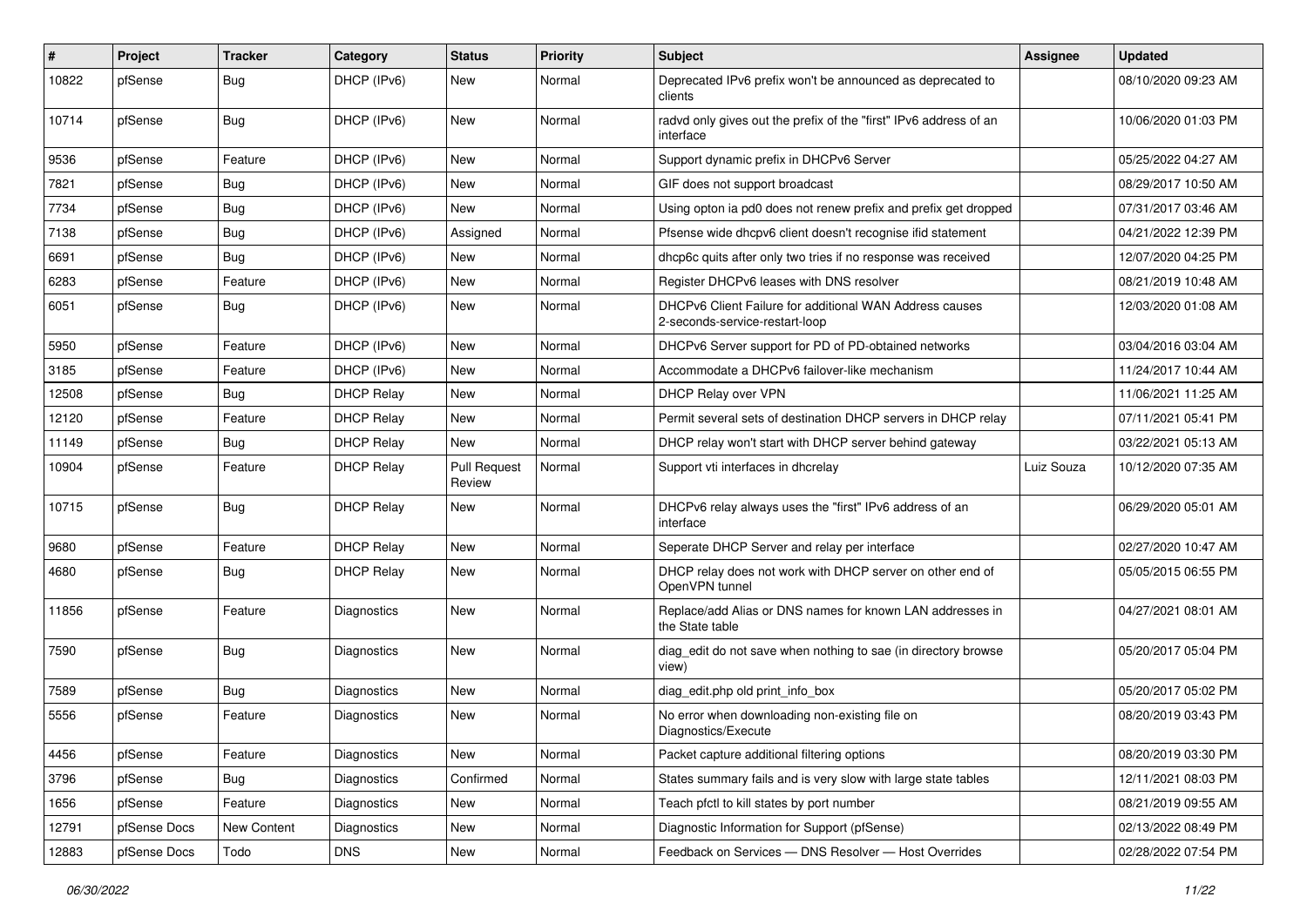| #     | Project | <b>Tracker</b> | Category             | <b>Status</b>                 | <b>Priority</b> | <b>Subject</b>                                                                                                                   | <b>Assignee</b>         | <b>Updated</b>      |
|-------|---------|----------------|----------------------|-------------------------------|-----------------|----------------------------------------------------------------------------------------------------------------------------------|-------------------------|---------------------|
| 12139 | pfSense | Feature        | <b>DNS Forwarder</b> | New                           | Normal          | Add support in for specifying a DNSMASQ configuration file                                                                       |                         | 07/16/2021 09:45 PM |
| 2410  | pfSense | Feature        | <b>DNS Forwarder</b> | New                           | Normal          | Support name based aliasing via CNAMEs or some other<br>mechanism.                                                               |                         | 12/11/2012 09:56 PM |
| 13254 | pfSense | <b>Bug</b>     | <b>DNS Resolver</b>  | New                           | Normal          | DNS resolver does not update "unbound.conf" file during link<br>down events                                                      |                         | 06/28/2022 12:01 PM |
| 12612 | pfSense | Bug            | <b>DNS Resolver</b>  | <b>New</b>                    | Normal          | DNS Resolver is restarted during every "rc.newwanip" event                                                                       |                         | 06/28/2022 12:01 PM |
| 10624 | pfSense | <b>Bug</b>     | <b>DNS Resolver</b>  | New                           | Normal          | Unbound configuration memory leak with python module +<br>register DHCP leases active                                            |                         | 02/26/2021 10:27 AM |
| 10342 | pfSense | <b>Bug</b>     | <b>DNS Resolver</b>  | New                           | Normal          | Unbound domain overrides stop resolving periodically. They only<br>resume after the service has been restarted.                  |                         | 03/13/2020 10:35 AM |
| 10143 | pfSense | Bug            | <b>DNS Resolver</b>  | New                           | Normal          | System hostname DNS entry is assigned to the wrong IP on<br>multi-wan setups                                                     |                         | 12/31/2019 02:33 PM |
| 9654  | pfSense | Bug            | <b>DNS Resolver</b>  | <b>New</b>                    | Normal          | After reboot, the DNS resolver must be restarted before it will<br>advertise the ipv6 DNS address of the router.                 |                         | 11/20/2020 03:12 AM |
| 9436  | pfSense | Feature        | <b>DNS Resolver</b>  | New                           | Normal          | Unbound: enable dnstap support                                                                                                   |                         | 03/27/2019 07:54 PM |
| 9037  | pfSense | Bug            | <b>DNS Resolver</b>  | New                           | Normal          | Unbound not logging to syslog after reboot                                                                                       |                         | 10/12/2018 05:09 AM |
| 8236  | pfSense | Feature        | <b>DNS Resolver</b>  | New                           | Normal          | Ability to configure "forward-first" and "forward-host" options for<br>more robust domain overrides in DNS Resolver              |                         | 12/26/2017 01:26 AM |
| 7852  | pfSense | Feature        | <b>DNS Resolver</b>  | <b>New</b>                    | Normal          | Add views support to Unbound GUI                                                                                                 |                         | 09/11/2017 12:26 PM |
| 7152  | pfSense | Bug            | <b>DNS Resolver</b>  | New                           | Normal          | Unbound / DNS Resolver issue if "Register DHCP static<br>mappings in the DNS Resolver" set before wildcard DNS custom<br>options |                         | 12/18/2021 04:59 PM |
| 7096  | pfSense | <b>Bug</b>     | <b>DNS Resolver</b>  | Feedback                      | Normal          | Unbound fails to start on boot if specific network devices are<br>configured in the "Network Interfaces"                         |                         | 11/22/2021 08:59 AM |
| 6103  | pfSense | Feature        | <b>DNS Resolver</b>  | <b>New</b>                    | Normal          | DNS Resolver Outgoing Interfaces should be able to use<br>Gateway Groups                                                         |                         | 10/21/2019 08:02 AM |
| 4798  | pfSense | Feature        | <b>DNS Resolver</b>  | <b>New</b>                    | Normal          | Make host and domain overrides available to both DNS Resolver<br>and DNS Forwarder                                               |                         | 06/29/2015 02:14 AM |
| 1819  | pfSense | <b>Bug</b>     | <b>DNS Resolver</b>  | New                           | Normal          | DNS Resolver Not Registering DHCP Server Specified Domain<br>Name                                                                | Luiz Souza              | 04/28/2022 01:53 PM |
| 13303 | pfSense | <b>Bug</b>     | Dynamic DNS          | <b>Pull Request</b><br>Review | Normal          | DynDNS - DNSExit no longer working                                                                                               | Koen Zomers             | 06/28/2022 12:01 PM |
| 13298 | pfSense | <b>Bug</b>     | Dynamic DNS          | Pull Request<br>Review        | Normal          | Dynv6 does not check response code when updating                                                                                 | Tiago Beling<br>d'Avila | 06/28/2022 12:01 PM |
| 13167 | pfSense | <b>Bug</b>     | Dynamic DNS          | New                           | Normal          | phpDynDNS: DigitalOcean ddns update fails (bad request,<br>invalid character '-' in request id)                                  |                         | 06/16/2022 09:30 PM |
| 12877 | pfSense | <b>Bug</b>     | Dynamic DNS          | Feedback                      | Normal          | Cloudflare DynDNS fails to update more than two addresses                                                                        |                         | 05/29/2022 06:56 PM |
| 12848 | pfSense | Feature        | Dynamic DNS          | New                           | Normal          | Evaluation of the DynDNS "Result Match" string                                                                                   |                         | 02/22/2022 02:01 AM |
| 12602 | pfSense | Feature        | Dynamic DNS          | New                           | Normal          | DHCPv6 should allow DDNS Client updates for hosts                                                                                |                         | 12/15/2021 11:00 AM |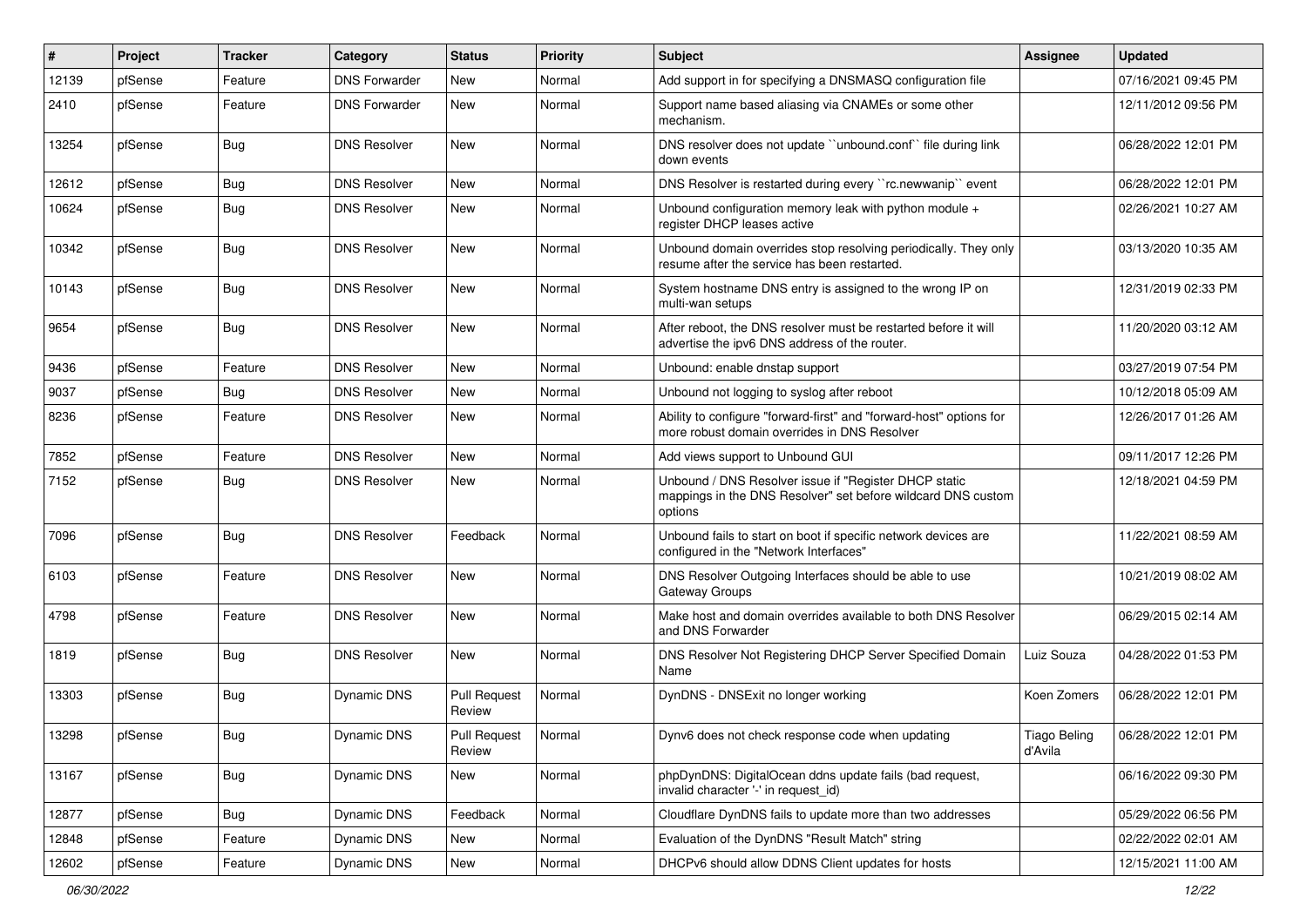| ∦     | Project             | <b>Tracker</b> | Category              | <b>Status</b>                 | <b>Priority</b> | <b>Subject</b>                                                                                          | <b>Assignee</b>    | <b>Updated</b>      |
|-------|---------------------|----------------|-----------------------|-------------------------------|-----------------|---------------------------------------------------------------------------------------------------------|--------------------|---------------------|
| 12495 | pfSense             | Feature        | <b>Dynamic DNS</b>    | <b>Pull Request</b><br>Review | Normal          | DynDNS: add deSEC IPv4&v6 simultaneos update                                                            | <b>Lukas Wiest</b> | 11/01/2021 08:53 AM |
| 12494 | pfSense             | Feature        | <b>Dynamic DNS</b>    | <b>Pull Request</b><br>Review | Normal          | DynDNS: make simultaneous update of IP and LegacyIP<br>possible                                         | <b>Lukas Wiest</b> | 11/01/2021 08:52 AM |
| 11177 | pfSense             | <b>Bug</b>     | <b>Dynamic DNS</b>    | New                           | Normal          | DDNSv6 not using Check IP Services                                                                      |                    | 12/21/2020 05:02 AM |
| 11147 | pfSense             | <b>Bug</b>     | <b>Dynamic DNS</b>    | New                           | Normal          | Domeneshop DynDNS IPv4 and IPv6                                                                         |                    | 12/09/2020 11:47 PM |
| 11084 | pfSense             | Feature        | <b>Dynamic DNS</b>    | New                           | Normal          | Dynamic DNS include option to specify virtual IP addresses                                              |                    | 11/19/2020 01:26 PM |
| 10962 | pfSense             | Feature        | <b>Dynamic DNS</b>    | <b>New</b>                    | Normal          | Add Cpanel support for Dynamic DNS Clients                                                              |                    | 12/28/2020 01:56 PM |
| 10000 | pfSense             | Bug            | <b>Dynamic DNS</b>    | New                           | Normal          | Azure Dynamic DNS A and AAAA Records for Apex Zone                                                      |                    | 03/31/2020 09:03 AM |
| 9805  | pfSense             | <b>Bug</b>     | <b>Dynamic DNS</b>    | New                           | Normal          | dynDNS cloudflare multiple entries                                                                      |                    | 10/02/2019 04:51 PM |
| 9664  | pfSense             | Bug            | <b>Dynamic DNS</b>    | New                           | Normal          | DynDNS and Dual-wan problem with CloudFlare (works with<br>$No-Ip)$                                     |                    | 08/03/2019 10:00 AM |
| 9504  | pfSense             | Bug            | <b>Dynamic DNS</b>    | New                           | Normal          | Multiple Dynamic DNS update notifications for the same<br>interface, not differentiated by the hostname |                    | 05/07/2019 07:46 AM |
| 9063  | pfSense             | Feature        | <b>Dynamic DNS</b>    | New                           | Normal          | Allow dynamic DNS client entry to specify which Check IP<br>service to use                              |                    | 10/24/2018 11:53 AM |
| 8432  | pfSense             | <b>Bug</b>     | <b>Dynamic DNS</b>    | New                           | Normal          | Dynamic DNS Client gives an error that it can't find IPv6 address<br>when WAN interface is a LAGG       |                    | 09/17/2020 05:23 AM |
| 8406  | pfSense             | Bug            | <b>Dynamic DNS</b>    | New                           | Normal          | DDNS IPV6 Cloudflare Client does not detect PPOE address                                                |                    | 03/31/2018 11:56 AM |
| 7418  | pfSense             | Feature        | <b>Dynamic DNS</b>    | New                           | Normal          | Dynamic dns should be sorted interface name                                                             |                    | 08/21/2019 08:58 AM |
| 7292  | pfSense             | Feature        | <b>Dynamic DNS</b>    | New                           | Normal          | DynamicDNS configuration does not sync to HA secondary                                                  |                    | 02/21/2017 04:56 PM |
| 12063 | pfSense Docs        | Todo           | Dynamic DNS           | New                           | Normal          | Feedback on Services - Dynamic DNS - Configuring RFC<br>2136 Dynamic DNS updates                        |                    | 06/18/2021 06:24 PM |
| 11235 | pfSense<br>Packages | <b>Bug</b>     | Filer                 | <b>New</b>                    | Normal          | Filer run script when "state" unchanged                                                                 |                    | 01/08/2021 07:24 AM |
| 11180 | pfSense<br>Packages | <b>Bug</b>     | Filer                 | Feedback                      | Normal          | Filer run action for files on sync that wan't been modified                                             | Viktor Gurov       | 01/08/2021 07:27 AM |
| 11178 | pfSense<br>Packages | Feature        | Filer                 | <b>New</b>                    | Normal          | Filer do not ask what to do with previous filename                                                      |                    | 12/31/2020 02:45 AM |
| 10426 | pfSense<br>Packages | <b>Bug</b>     | Filer                 | Feedback                      | Normal          | Filer must validate that File name is uniq                                                              |                    | 04/20/2022 11:02 AM |
| 13067 | pfSense             | Bug            | FilterDNS             | New                           | Normal          | filterdns resolve interval is twice the intended value                                                  |                    | 04/17/2022 07:45 PM |
| 13020 | pfSense Docs        | Todo           | <b>Firewall Rules</b> | New                           | Normal          | easyrule command documentation should document permissible J Jim Pingle<br>wildcards                    |                    | 04/04/2022 08:01 AM |
| 12770 | pfSense Docs        | Todo           | <b>Firewall Rules</b> | <b>Pull Request</b><br>Review | Normal          | Feedback on Firewall - Configuring firewall rules                                                       |                    | 06/27/2022 07:42 AM |
| 12268 | pfSense Docs        | Todo           | <b>Firewall Rules</b> | New                           | Normal          | Feedback on Firewall - Aliases                                                                          |                    | 08/17/2021 12:55 AM |
| 9685  | pfSense Docs        | Correction     | <b>Firewall Rules</b> | New                           | Normal          | Feedback on Firewall - Floating Rules                                                                   | Jim Pingle         | 09/23/2020 02:57 PM |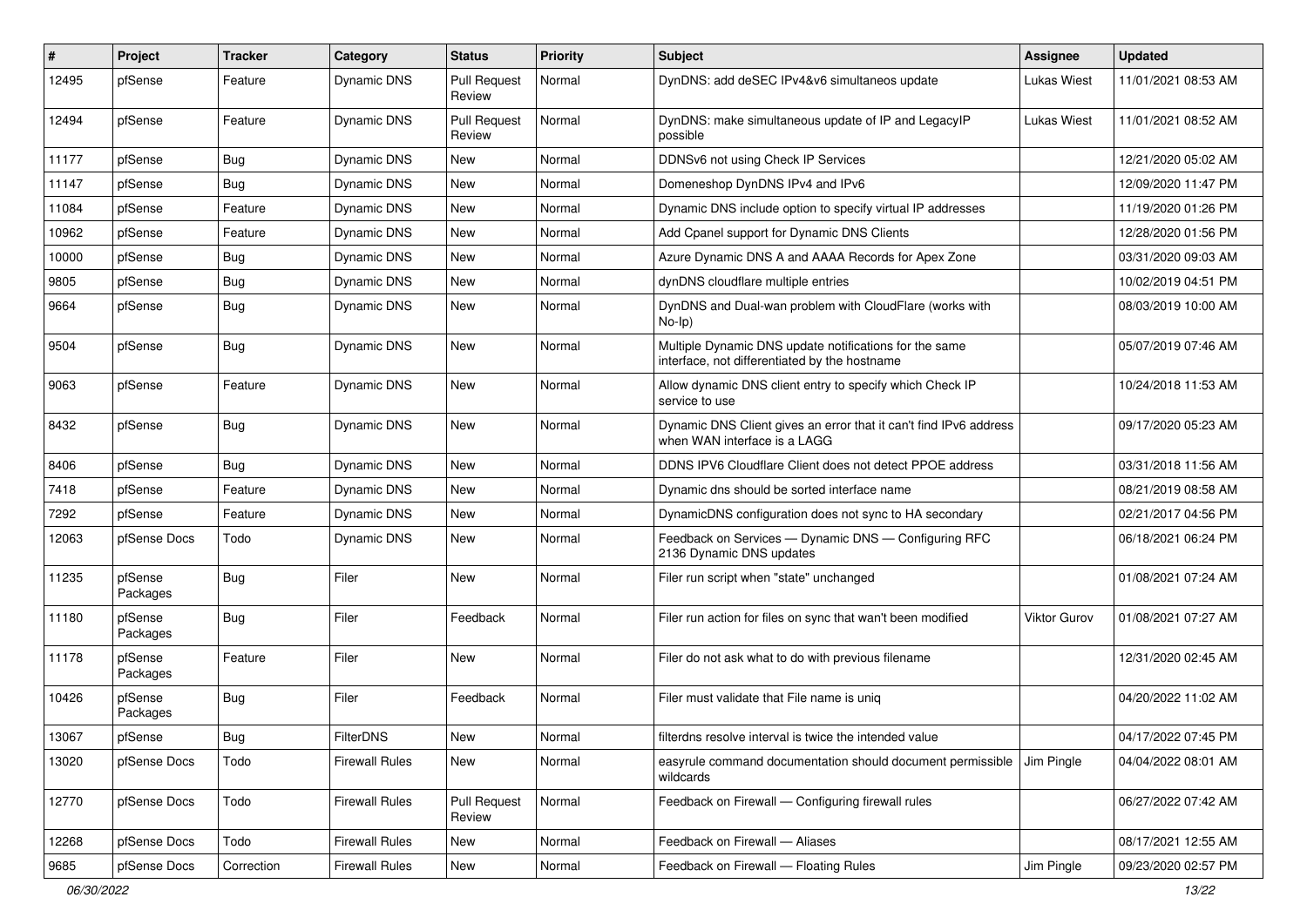| $\vert$ # | <b>Project</b>      | <b>Tracker</b> | Category   | <b>Status</b> | <b>Priority</b> | <b>Subject</b>                                                                                                                                                          | <b>Assignee</b>     | <b>Updated</b>      |
|-----------|---------------------|----------------|------------|---------------|-----------------|-------------------------------------------------------------------------------------------------------------------------------------------------------------------------|---------------------|---------------------|
| 12740     | pfSense             | Bug            | FreeBSD    | Incomplete    | Normal          | panic: esp input cb: Unexpected address family                                                                                                                          |                     | 01/27/2022 01:19 PM |
| 11184     | pfSense             | Bug            | FreeBSD    | <b>New</b>    | Normal          | PF: State policy cannot be configurable                                                                                                                                 |                     | 02/09/2021 02:43 AM |
| 13284     | pfSense<br>Packages | Feature        | FreeRADIUS | <b>New</b>    | Normal          | Option to define "Issuer" in OPT configuration.                                                                                                                         | Jakob<br>Nordgarden | 06/19/2022 12:10 PM |
| 12982     | pfSense<br>Packages | <b>Bug</b>     | FreeRADIUS | New           | Normal          | FreeRadius RadReply table entries missing from pf                                                                                                                       |                     | 06/19/2022 05:38 PM |
| 12742     | pfSense<br>Packages | <b>Bug</b>     | FreeRADIUS | Feedback      | Normal          | freeRADIUS virtual-server-default: modules dailycounter,<br>monthlycounter, noresetcounter, expire_on_login in authorize<br>section prevent virtual server from loading |                     | 03/01/2022 12:45 PM |
| 12286     | pfSense<br>Packages | Bug            | FreeRADIUS | <b>New</b>    | Normal          | Add support for ntlm auth in LDAP                                                                                                                                       |                     | 08/20/2021 08:27 AM |
| 12126     | pfSense<br>Packages | <b>Bug</b>     | FreeRADIUS | <b>New</b>    | Normal          | freeradius3 0.15.7_31                                                                                                                                                   |                     | 10/11/2021 08:21 AM |
| 11980     | pfSense<br>Packages | <b>Bug</b>     | FreeRADIUS | Feedback      | Normal          | EAP does not work with SQL backend                                                                                                                                      |                     | 07/21/2021 07:24 AM |
| 11802     | pfSense<br>Packages | Bug            | FreeRADIUS | New           | Normal          | FreeRADIUS sync                                                                                                                                                         |                     | 05/10/2021 04:18 AM |
| 11746     | pfSense<br>Packages | <b>Bug</b>     | FreeRADIUS | Feedback      | Normal          | Second LDAP server configuration misses the ipaNThash<br>control attribute                                                                                              | Viktor Gurov        | 07/14/2021 01:44 PM |
| 11388     | pfSense<br>Packages | <b>Bug</b>     | FreeRADIUS | Feedback      | Normal          | Captive Portal authentication error with MySQL backend                                                                                                                  | Viktor Gurov        | 02/10/2021 08:54 AM |
| 11331     | pfSense<br>Packages | <b>Bug</b>     | FreeRADIUS | Feedback      | Normal          | FreeRADIUS latest package upgrade broke Plain Mac<br>Authentication                                                                                                     | Viktor Gurov        | 01/30/2021 10:08 AM |
| 11138     | pfSense<br>Packages | Feature        | FreeRADIUS | New           | Normal          | new WebGUI checkboxes needed                                                                                                                                            |                     | 12/07/2020 08:28 AM |
| 11054     | pfSense<br>Packages | <b>Bug</b>     | FreeRADIUS | Assigned      | Normal          | Check Client Certificate CN not working as described                                                                                                                    | Viktor Gurov        | 12/14/2021 07:22 AM |
| 10908     | pfSense<br>Packages | Feature        | FreeRADIUS | Feedback      | Normal          | FreeRADIUS server certificate not using full CA chain                                                                                                                   | Viktor Gurov        | 04/22/2022 02:19 AM |
| 10871     | pfSense<br>Packages | Feature        | FreeRADIUS | Feedback      | Normal          | Extra time period counters for SQL backend                                                                                                                              | Viktor Gurov        | 04/22/2022 02:19 AM |
| 10695     | pfSense<br>Packages | <b>Bug</b>     | FreeRADIUS | <b>New</b>    | Normal          | FreeRadius Accounting skipping MBs after reboot due to power<br>down                                                                                                    |                     | 06/24/2020 04:49 AM |
| 10297     | pfSense<br>Packages | Feature        | FreeRADIUS | Assigned      | Normal          | IPv6 user attributes                                                                                                                                                    |                     | 04/21/2022 12:39 PM |
| 9704      | pfSense<br>Packages | Feature        | FreeRADIUS | New           | Normal          | Enable filter username                                                                                                                                                  |                     | 08/27/2019 12:07 PM |
| 8836      | pfSense<br>Packages | Feature        | FreeRADIUS | <b>New</b>    | Normal          | Define Idap group vlan assignment in users file                                                                                                                         |                     | 08/26/2018 07:53 AM |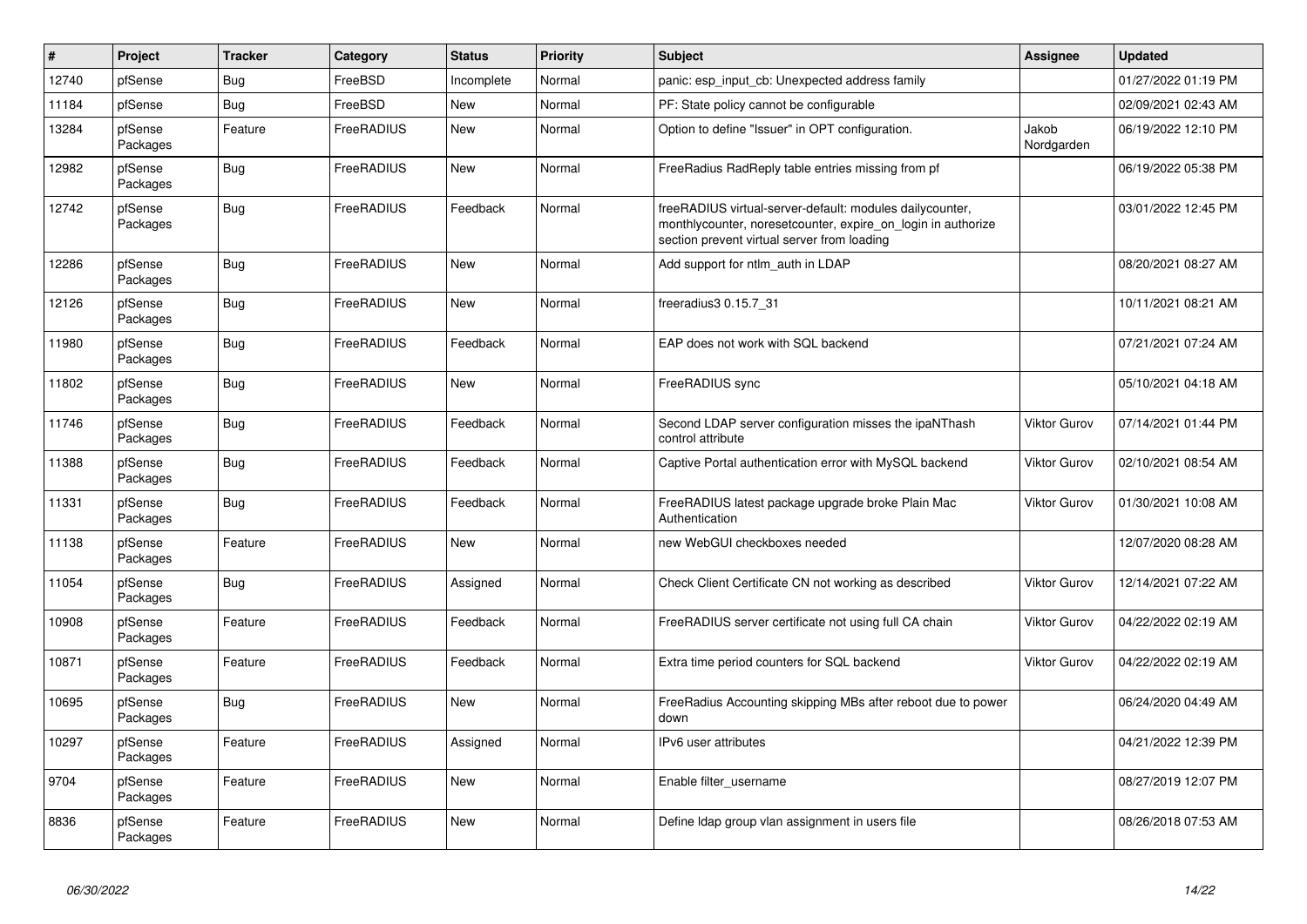| $\pmb{\#}$ | Project             | <b>Tracker</b> | Category   | <b>Status</b>                 | <b>Priority</b> | Subject                                                                                    | <b>Assignee</b>     | <b>Updated</b>      |
|------------|---------------------|----------------|------------|-------------------------------|-----------------|--------------------------------------------------------------------------------------------|---------------------|---------------------|
| 8769       | pfSense<br>Packages | Feature        | FreeRADIUS | <b>New</b>                    | Normal          | Allow FreeRADIUS users to change their own Passwords and<br>Pins                           |                     | 10/11/2018 11:34 AM |
| 8589       | pfSense<br>Packages | <b>Bug</b>     | FreeRADIUS | <b>New</b>                    | Normal          | FreeRadius 0.15.5 2 ignoring tunnelled-reply=no                                            |                     | 02/18/2019 03:40 PM |
| 8516       | pfSense<br>Packages | <b>Bug</b>     | FreeRADIUS | <b>New</b>                    | Normal          | FreeRADIUS requires settings re-saved after pfSense upgrade                                | Jim Pingle          | 12/31/2021 05:58 PM |
| 8264       | pfSense<br>Packages | <b>Bug</b>     | FreeRADIUS | New                           | Normal          | Radiusd restart on WAN change results in freeradius not running<br>(and possible solution) |                     | 04/21/2022 12:39 PM |
| 8251       | pfSense<br>Packages | <b>Bug</b>     | FreeRADIUS | Feedback                      | Normal          | Captiveportal + FreeRadius "Last activity" resets to Session start                         |                     | 08/13/2019 11:10 AM |
| 8224       | pfSense<br>Packages | Feature        | FreeRADIUS | <b>New</b>                    | Normal          | Add "OU" field to FreeRADIUS page                                                          |                     | 02/21/2018 12:53 AM |
| 8031       | pfSense<br>Packages | Feature        | FreeRADIUS | <b>New</b>                    | Normal          | FreeRADIUS copy entry function                                                             |                     | 08/16/2019 01:01 PM |
| 7403       | pfSense<br>Packages | <b>Bug</b>     | FreeRADIUS | <b>New</b>                    | Normal          | Captive Portal + freeradius2 + MySQL problems with German<br>Umlaut                        |                     | 03/17/2017 09:12 AM |
| 4506       | pfSense<br>Packages | Feature        | FreeRADIUS | <b>New</b>                    | Normal          | FreeRADIUS groups/hunt groups                                                              |                     | 03/10/2015 08:51 PM |
| 12965      | pfSense<br>Packages | <b>Bug</b>     | <b>FRR</b> | <b>Pull Request</b><br>Review | Normal          | FRR BFD peer configuration is handled incorrectly in some<br>cases                         | Viktor Gurov        | 03/22/2022 08:04 AM |
| 12951      | pfSense<br>Packages | <b>Bug</b>     | <b>FRR</b> | Feedback                      | Normal          | FRR cannot remove IPv6 routes                                                              |                     | 03/22/2022 09:24 PM |
| 12889      | pfSense<br>Packages | Feature        | <b>FRR</b> | <b>New</b>                    | Normal          | FRR GUI add set ipv6 next-hop global                                                       |                     | 03/02/2022 06:10 AM |
| 12751      | pfSense<br>Packages | <b>Bug</b>     | <b>FRR</b> | <b>New</b>                    | Normal          | Improve FRR route restoration after gateway events                                         |                     | 02/06/2022 11:07 PM |
| 12653      | pfSense<br>Packages | Regression     | <b>FRR</b> | Feedback                      | Normal          | RIP related startup error                                                                  | <b>Viktor Gurov</b> | 12/30/2021 08:37 AM |
| 12167      | pfSense<br>Packages | <b>Bug</b>     | <b>FRR</b> | Feedback                      | Normal          | BGP TCP setkey not set if neighbor is in peer group                                        | Viktor Gurov        | 09/16/2021 09:38 AM |
| 12084      | pfSense<br>Packages | <b>Bug</b>     | <b>FRR</b> | <b>New</b>                    | Normal          | libfrr.so.0 error on SG-1100                                                               |                     | 06/26/2021 08:22 AM |
| 11963      | pfSense<br>Packages | Feature        | <b>FRR</b> | <b>New</b>                    | Normal          | Dynamically change OSPF interface costs on selected interfaces<br>on CARP event            |                     | 05/26/2021 04:13 AM |
| 11961      | pfSense<br>Packages | <b>Bug</b>     | <b>FRR</b> | Feedback                      | Normal          | FRR OSPF add unwanted area 0 authentication to router ospf                                 | <b>Viktor Gurov</b> | 09/16/2021 10:25 PM |
| 11847      | pfSense<br>Packages | <b>Bug</b>     | <b>FRR</b> | Feedback                      | Normal          | Filters not applied to PEER Groups                                                         | Viktor Gurov        | 07/30/2021 07:45 PM |
| 11841      | pfSense<br>Packages | <b>Bug</b>     | <b>FRR</b> | New                           | Normal          | FRR access lists default bahavior changed to permit by default                             |                     | 04/22/2021 09:52 AM |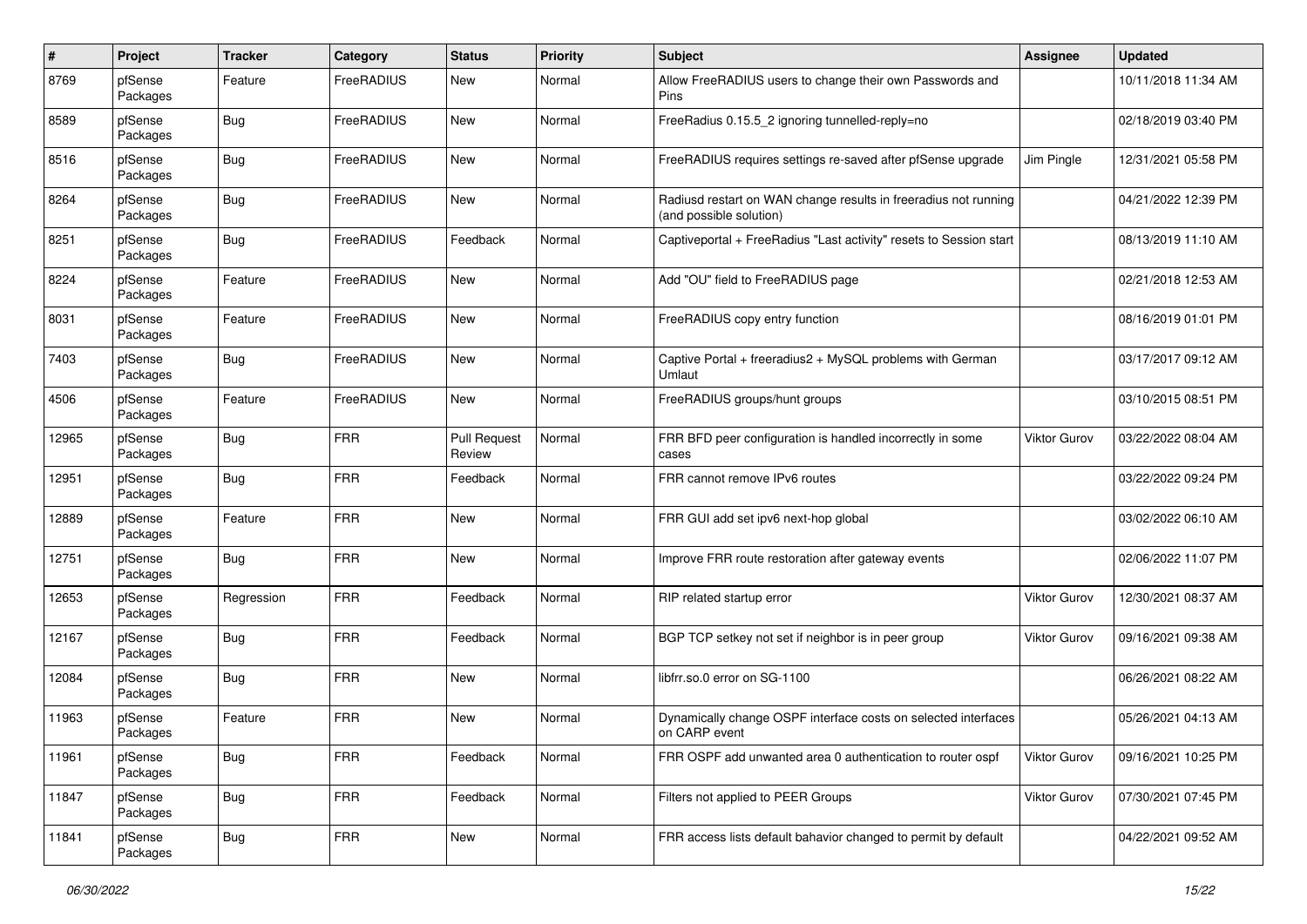| $\sharp$ | Project             | <b>Tracker</b> | Category   | <b>Status</b>                 | <b>Priority</b> | <b>Subject</b>                                                                                                                                              | Assignee     | <b>Updated</b>      |
|----------|---------------------|----------------|------------|-------------------------------|-----------------|-------------------------------------------------------------------------------------------------------------------------------------------------------------|--------------|---------------------|
| 11836    | pfSense<br>Packages | Bug            | <b>FRR</b> | Assigned                      | Normal          | FRR ACCEPTFILTER unstable                                                                                                                                   | Viktor Gurov | 02/14/2022 07:20 AM |
| 11835    | pfSense<br>Packages | <b>Bug</b>     | <b>FRR</b> | New                           | Normal          | FRR OSPF redistributed connected routes disappearing                                                                                                        |              | 04/22/2021 07:11 AM |
| 11823    | pfSense<br>Packages | Feature        | <b>FRR</b> | <b>New</b>                    | Normal          | Route handling enhancements                                                                                                                                 |              | 04/19/2021 06:23 PM |
| 11703    | pfSense<br>Packages | Feature        | <b>FRR</b> | <b>New</b>                    | Normal          | add Krill and Routinator support BGP RPKI                                                                                                                   |              | 03/18/2021 07:47 PM |
| 11693    | pfSense<br>Packages | <b>Bug</b>     | <b>FRR</b> | Feedback                      | Normal          | IPv6 static routing fails                                                                                                                                   | Viktor Gurov | 04/26/2022 08:50 AM |
| 11681    | pfSense<br>Packages | <b>Bug</b>     | <b>FRR</b> | Feedback                      | Normal          | FRR generates invalid BFD configuration after removing<br>interfaces                                                                                        | Viktor Gurov | 07/14/2021 04:40 PM |
| 11477    | pfSense<br>Packages | <b>Bug</b>     | <b>FRR</b> | Feedback                      | Normal          | FRR does not recognize some BFD options                                                                                                                     | Viktor Gurov | 02/26/2021 10:52 PM |
| 11404    | pfSense<br>Packages | <b>Bug</b>     | <b>FRR</b> | Feedback                      | Normal          | Incorrect prefix/access lists migration on update                                                                                                           | Viktor Gurov | 02/18/2021 09:49 AM |
| 11377    | pfSense<br>Packages | <b>Bug</b>     | <b>FRR</b> | <b>Pull Request</b><br>Review | Normal          | FRR deinstall                                                                                                                                               |              | 03/10/2021 08:21 AM |
| 11345    | pfSense<br>Packages | Bug            | <b>FRR</b> | Feedback                      | Normal          | FRR-OSPF - No "prefix-list" possible                                                                                                                        | Jim Pingle   | 02/04/2021 11:03 PM |
| 11301    | pfSense<br>Packages | Feature        | <b>FRR</b> | Feedback                      | Normal          | Switch FRR to use default rc file as a service control base                                                                                                 | Jim Pingle   | 01/28/2021 09:35 AM |
| 11206    | pfSense<br>Packages | Feature        | <b>FRR</b> | <b>Pull Request</b><br>Review | Normal          | <b>FRR 7.5</b>                                                                                                                                              | Jim Pingle   | 01/08/2021 12:47 PM |
| 11130    | pfSense<br>Packages | Feature        | <b>FRR</b> | Feedback                      | Normal          | FRR RIP support                                                                                                                                             | Jim Pingle   | 12/31/2021 04:19 PM |
| 10935    | pfSense<br>Packages | Bug            | <b>FRR</b> | <b>New</b>                    | Normal          | FRR 0.6.7-6 - BGPD service recycled IPv6 without Route Map                                                                                                  |              | 12/30/2020 05:00 PM |
| 10789    | pfSense<br>Packages | Feature        | <b>FRR</b> | Feedback                      | Normal          | FRR integrated configuration and hitless reloads                                                                                                            | Jim Pingle   | 01/20/2021 11:16 PM |
| 10653    | pfSense<br>Packages | Feature        | <b>FRR</b> | <b>New</b>                    | Normal          | Allow to download frr_status                                                                                                                                | Jim Pingle   | 06/11/2020 01:21 AM |
| 10516    | pfSense<br>Packages | <b>Bug</b>     | <b>FRR</b> | <b>New</b>                    | Normal          | <b>FRR Access list</b>                                                                                                                                      |              | 12/06/2020 11:02 PM |
| 10503    | pfSense<br>Packages | <b>Bug</b>     | <b>FRR</b> | <b>New</b>                    | Normal          | Flapping any GW in multi-WAN influences restating all IPsec<br>tunnels in FRR which leads to dropping all IPsec VTI static<br>routes and related BGP issues |              | 05/08/2020 07:51 PM |
| 10294    | pfSense<br>Packages | <b>Bug</b>     | <b>FRR</b> | <b>New</b>                    | Normal          | FRR Route Counts Incorrect on Status Page                                                                                                                   | Jim Pingle   | 02/26/2020 11:08 AM |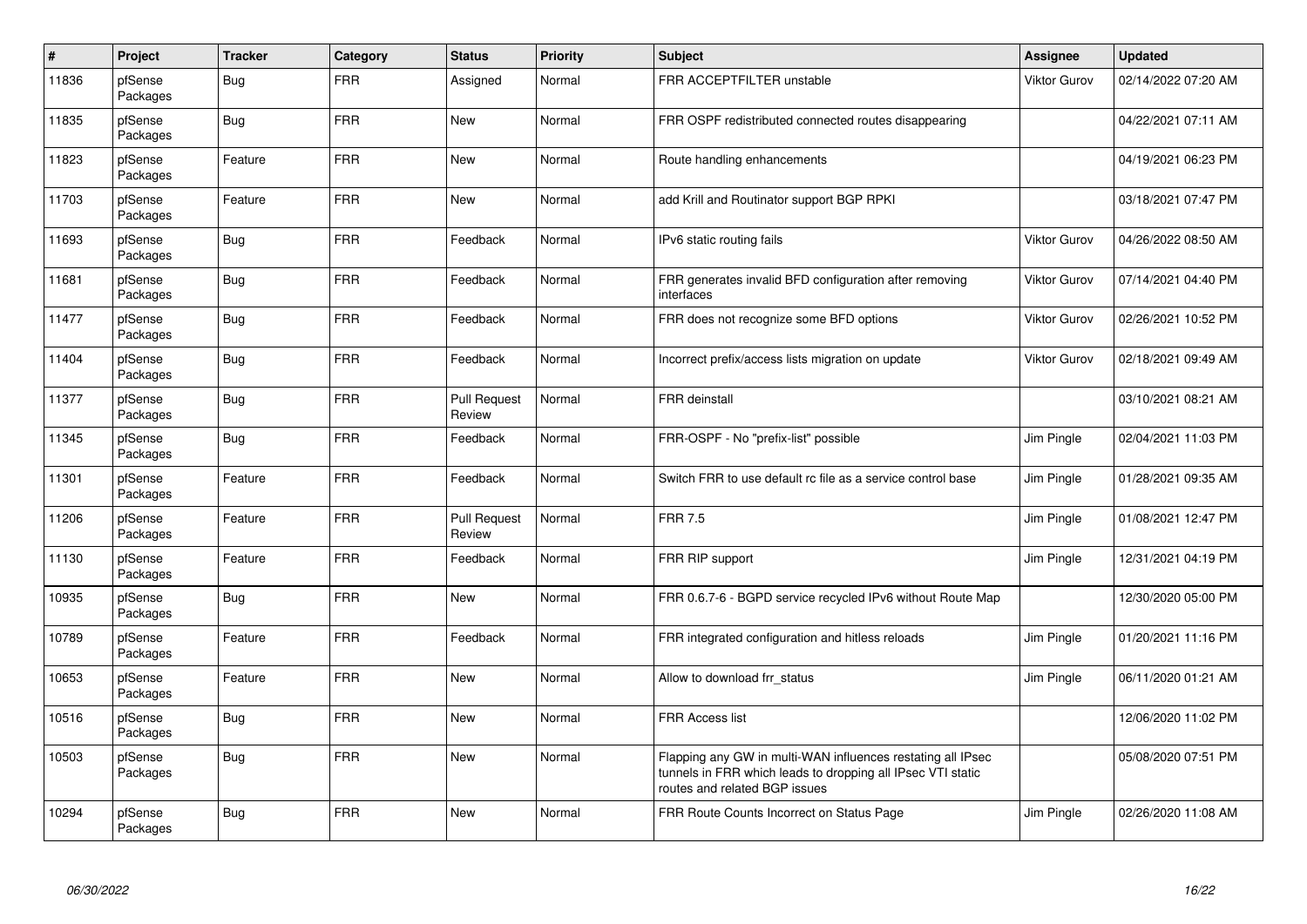| #     | Project             | <b>Tracker</b> | Category              | <b>Status</b>                 | <b>Priority</b> | <b>Subject</b>                                                                                                                                 | <b>Assignee</b>       | <b>Updated</b>      |
|-------|---------------------|----------------|-----------------------|-------------------------------|-----------------|------------------------------------------------------------------------------------------------------------------------------------------------|-----------------------|---------------------|
| 9545  | pfSense<br>Packages | Feature        | <b>FRR</b>            | <b>New</b>                    | Normal          | Enable MULTIPATH in FRR                                                                                                                        | Jim Pingle            | 09/18/2020 12:52 PM |
| 6651  | pfSense<br>Packages | Feature        | <b>FRR</b>            | Feedback                      | Normal          | Loopback interfaces                                                                                                                            | Christian<br>McDonald | 12/25/2021 02:42 PM |
| 13295 | pfSense             | Bug            | Gateway<br>Monitoring | <b>Pull Request</b><br>Review | Normal          | Incorrect function parameters for "get_dpinger_status()" call in<br>`qwlb.inc`                                                                 |                       | 06/28/2022 12:01 PM |
| 13242 | pfSense             | Feature        | Gateway<br>Monitoring | New                           | Normal          | Enhancements to static route creation/deletion for dpinger<br>monitor IPs                                                                      |                       | 06/03/2022 11:20 AM |
| 13076 | pfSense             | <b>Bug</b>     | Gateway<br>Monitoring | New                           | Normal          | Marking a gateway as down does not affect IPsec entries using<br>gateway groups                                                                |                       | 06/28/2022 12:01 PM |
| 12920 | pfSense             | Bug            | Gateway<br>Monitoring | <b>Pull Request</b><br>Review | Normal          | Gateway behavior differs when the gateway does not exist in<br>config.xml                                                                      | Viktor Gurov          | 06/28/2022 12:01 PM |
| 12811 | pfSense             | Bug            | Gateway<br>Monitoring | <b>New</b>                    | Normal          | Services are not restarted when PPP interfaces connect                                                                                         | Jim Pingle            | 06/30/2022 03:18 AM |
| 11960 | pfSense             | <b>Bug</b>     | Gateway<br>Monitoring | Feedback                      | Normal          | Gateway Monitoring Traffic Goes Out Default Gateway                                                                                            |                       | 12/20/2021 05:43 AM |
| 7671  | pfSense             | Feature        | Gateway<br>Monitoring | <b>New</b>                    | Normal          | Gateway Monitoring Via Custom Script or Telnet.                                                                                                |                       | 09/18/2020 02:59 PM |
| 6333  | pfSense             | <b>Bug</b>     | Gateway<br>Monitoring | Confirmed                     | Normal          | Bootup starts/restarts dpinger multiple times                                                                                                  | Luiz Souza            | 11/16/2020 01:11 PM |
| 3132  | pfSense             | Bug            | Gateway<br>Monitoring | In Progress                   | Normal          | Gateway events for IPv6 affect IPv4 services and vice versa                                                                                    | Viktor Gurov          | 06/28/2022 12:01 PM |
| 12942 | pfSense             | <b>Bug</b>     | Gateways              | New                           | Normal          | Code to kill states for old gateway when reconnecting an<br>interface is incorrect                                                             | Jim Pingle            | 06/28/2022 12:01 PM |
| 12857 | pfSense             | Bug            | Gateways              | New                           | Normal          | Firewall gateway goes away when making changes to Bridge0<br>device                                                                            |                       | 02/27/2022 11:20 AM |
| 12764 | pfSense             | <b>Bug</b>     | Gateways              | <b>New</b>                    | Normal          | VTI gateway status is pending after assigning the VTI interface                                                                                |                       | 02/07/2022 05:41 AM |
| 12077 | pfSense             | Feature        | Gateways              | <b>New</b>                    | Normal          | Allow stick-connections per gateway group                                                                                                      |                       | 06/24/2021 08:45 AM |
| 11570 | pfSense             | Regression     | Gateways              | <b>Pull Request</b><br>Review | Normal          | Gateway monitoring services is not always restarted on interface<br>events, which may prevent a WAN from recovering back to an<br>online state | <b>Viktor Gurov</b>   | 06/28/2022 12:01 PM |
| 10875 | pfSense             | Bug            | Gateways              | New                           | Normal          | PPP periodic reset does not fully restore gateway group<br>round-robin functionality                                                           | Luiz Souza            | 11/05/2020 07:44 AM |
| 9650  | pfSense             | <b>Bug</b>     | Gateways              | New                           | Normal          | IPv6 connection drops (ir-)regular on Kabelvodafone (German<br>cable ISP)                                                                      |                       | 07/27/2019 07:14 AM |
| 8343  | pfSense             | <b>Bug</b>     | Gateways              | New                           | Normal          | Gateway Routes (Default Routes) not removed in Kernel when<br>removed from GUI                                                                 |                       | 05/14/2020 01:22 AM |
| 13320 | pfSense Plus        | <b>Bug</b>     | Gateways              | New                           | Normal          | IP aliases with a CARP VIP parent are not available as VIP<br>choices for gateway groups                                                       |                       | 06/29/2022 02:03 PM |
| 12570 | pfSense Docs        | Correction     | General               | New                           | Normal          | Active appliance list missing 6100                                                                                                             |                       | 12/06/2021 11:41 AM |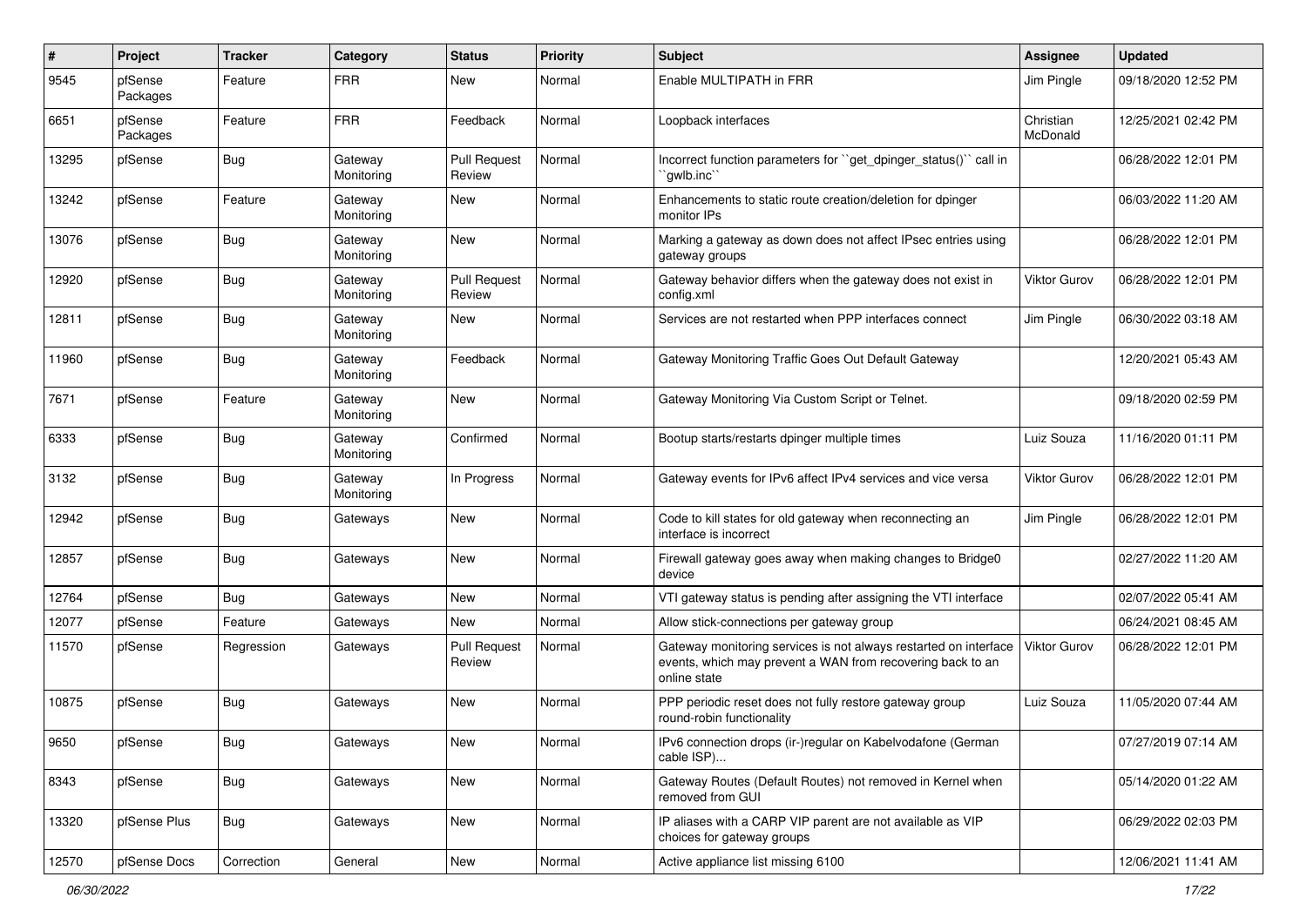| #     | Project             | <b>Tracker</b> | Category | <b>Status</b> | <b>Priority</b> | Subject                                                                                    | <b>Assignee</b>     | <b>Updated</b>      |
|-------|---------------------|----------------|----------|---------------|-----------------|--------------------------------------------------------------------------------------------|---------------------|---------------------|
| 10821 | pfSense Docs        | Correction     | General  | New           | Normal          | Use neutral language alternatives                                                          | Jim Pingle          | 09/23/2020 10:43 AM |
| 9370  | pfSense Docs        | Correction     | General  | In Progress   | Normal          | Update old screenshots                                                                     | Jim Pingle          | 12/03/2021 09:55 AM |
| 13022 | pfSense<br>Packages | <b>Bug</b>     | haproxy  | Feedback      | Normal          | HAProxy - Sub Frontends ignore Client verification CA<br>certificates                      |                     | 04/06/2022 12:55 PM |
| 12465 | pfSense<br>Packages | Feature        | haproxy  | <b>New</b>    | Normal          | Add forwardfor advanced usecases                                                           |                     | 10/16/2021 07:35 PM |
| 12427 | pfSense<br>Packages | Todo           | haproxy  | New           | Normal          | ha-proxy: action order in the GUI is not keeped in the resulting<br>ha-proxy configuration |                     | 10/06/2021 07:02 AM |
| 11937 | pfSense<br>Packages | Bug            | haproxy  | Feedback      | Normal          | HAproxy "Use Client-IP" option breaks Captive Portal                                       | Viktor Gurov        | 06/22/2021 08:48 AM |
| 11756 | pfSense<br>Packages | Bug            | haproxy  | Feedback      | Normal          | HaProxy does not transfer backend states during reload                                     | <b>Viktor Gurov</b> | 07/14/2021 01:21 PM |
| 11491 | pfSense<br>Packages | <b>Bug</b>     | haproxy  | Feedback      | Normal          | haproxy-devel v0.62 2 - startup error 'httpchk'                                            | Viktor Gurov        | 06/22/2021 08:46 AM |
| 11036 | pfSense<br>Packages | <b>Bug</b>     | haproxy  | <b>New</b>    | Normal          | <b>HAproxy ACL</b>                                                                         |                     | 02/11/2022 11:27 AM |
| 10936 | pfSense<br>Packages | <b>Bug</b>     | haproxy  | Feedback      | Normal          | both haproxy/haproxy-devel non-existent option lb-agent-chk                                |                     | 04/21/2022 12:40 PM |
| 10779 | pfSense<br>Packages | Feature        | haproxy  | Feedback      | Normal          | HAProxy SSL/TLS Compatibility Mode                                                         | <b>Viktor Gurov</b> | 04/22/2022 02:20 AM |
| 10739 | pfSense<br>Packages | Feature        | haproxy  | Feedback      | Normal          | Update HAproxy-devel package to 2.2 and HAproxy to 2.0                                     | Viktor Gurov        | 10/03/2021 03:53 PM |
| 9599  | pfSense<br>Packages | Feature        | haproxy  | <b>New</b>    | Normal          | Support for "peers" in HAproxy                                                             |                     | 06/25/2019 01:47 AM |
| 9500  | pfSense<br>Packages | Bug            | haproxy  | <b>New</b>    | Normal          | HAproxy does not delete non-applicable action config                                       |                     | 01/18/2022 06:28 AM |
| 9335  | pfSense<br>Packages | Bug            | haproxy  | Feedback      | Normal          | Stored XSS in HAProxy / haproxy_listeners_edit.php                                         | Jim Pingle          | 02/18/2019 09:35 AM |
| 9261  | pfSense<br>Packages | <b>Bug</b>     | haproxy  | <b>New</b>    | Normal          | haproxy GUI failure                                                                        |                     | 01/08/2019 12:41 PM |
| 9077  | pfSense<br>Packages | Feature        | haproxy  | New           | Normal          | haproxy UI: Add seperator lines                                                            |                     | 10/29/2018 06:06 AM |
| 8982  | pfSense<br>Packages | Feature        | haproxy  | <b>New</b>    | Normal          | HAproxy ACL support for map in configuration UI                                            |                     | 06/25/2019 01:49 AM |
| 8902  | pfSense<br>Packages | Bug            | haproxy  | New           | Normal          | HAproxy package not use custom DNS for lookup on apply new<br>config                       |                     | 09/16/2018 08:16 AM |
| 8869  | pfSense<br>Packages | Feature        | haproxy  | New           | Normal          | HAproxy should use RFC 7919 DH parameter files                                             |                     | 10/17/2018 10:46 AM |
| 8232  | pfSense<br>Packages | Feature        | haproxy  | New           | Normal          | different ssl options based on the sni name                                                |                     | 01/30/2019 10:36 AM |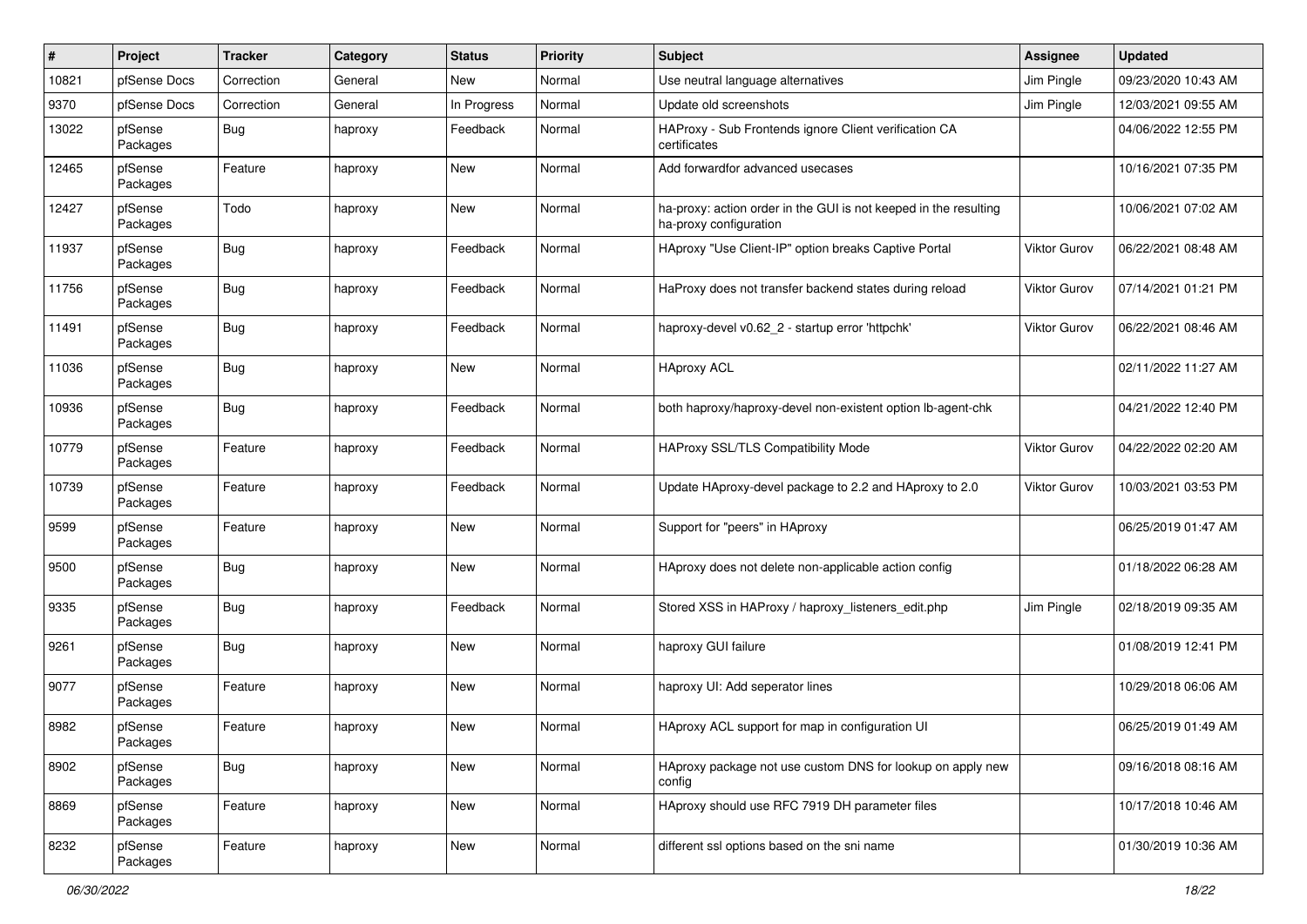| $\vert$ # | Project             | <b>Tracker</b>     | Category           | <b>Status</b> | <b>Priority</b> | <b>Subject</b>                                                                                      | Assignee   | <b>Updated</b>      |
|-----------|---------------------|--------------------|--------------------|---------------|-----------------|-----------------------------------------------------------------------------------------------------|------------|---------------------|
| 8213      | pfSense<br>Packages | <b>Bug</b>         | haproxy            | <b>New</b>    | Normal          | acl src file not populated from alias                                                               |            | 12/21/2017 02:02 PM |
| 8121      | pfSense<br>Packages | Feature            | haproxy            | <b>New</b>    | Normal          | haproxy, allow to generate backends even they don't seem to be<br>used                              |            | 11/23/2017 04:04 AM |
| 7686      | pfSense<br>Packages | Feature            | haproxy            | <b>New</b>    | Normal          | Add option in HAProxy to configure SSL defaults based on the<br>Mozilla SSL Configuration Generator |            | 08/16/2019 01:09 PM |
| 7462      | pfSense<br>Packages | <b>Bug</b>         | haproxy            | <b>New</b>    | Normal          | HAproxy not rebinding properly after WAN DHCP IP change                                             |            | 01/11/2018 09:15 AM |
| 7039      | pfSense<br>Packages | Bug                | haproxy            | Feedback      | Normal          | HAProxy backend configuration does not handle intermediate<br>CAs properly                          |            | 04/21/2022 12:40 PM |
| 6861      | pfSense<br>Packages | <b>Bug</b>         | haproxy            | <b>New</b>    | Normal          | Ha-Proxy duplicated backend used in place of original backend                                       |            | 02/18/2019 05:30 PM |
| 6784      | pfSense<br>Packages | Bug                | haproxy            | <b>New</b>    | Normal          | HAProxy version .48 will not use URL Table Alias for front end<br>listener                          |            | 02/18/2019 05:32 PM |
| 12861     | pfSense Docs        | Correction         | Hardware           | <b>New</b>    | Normal          | pfSense hardware tuning guide references obsolete interface<br>loader variable & buffer limits      |            | 02/23/2022 05:31 PM |
| 12659     | pfSense Docs        | Todo               | Hardware           | New           | Normal          | Feedback on Hardware - Hardware Tuning and<br>Troubleshooting - Flow Control for ix                 |            | 01/16/2022 10:22 AM |
| 12597     | pfSense Docs        | <b>New Content</b> | Hardware           | <b>New</b>    | Normal          | How to reset IPMI settings and password for Netgate appliances                                      |            | 05/07/2022 12:33 PM |
| 12461     | pfSense Docs        | Todo               | Hardware           | New           | Normal          | Improve macOS Serial Command Instructions                                                           |            | 10/15/2021 03:47 PM |
| 12237     | pfSense Docs        | Todo               | Hardware           | New           | Normal          | Feedback on Hardware - Hardware Tuning and<br>Troubleshooting                                       |            | 08/10/2021 03:13 AM |
| 13003     | pfSense             | <b>Bug</b>         | Hardware / Drivers | <b>New</b>    | Normal          | Malicious Driver Detection event on ixl driver                                                      |            | 06/25/2022 05:00 PM |
| 12821     | pfSense             | Regression         | Hardware / Drivers | Confirmed     | Normal          | Intel e1000 driver (em & igb) cannot pass VLAN0 tagged<br>packets                                   |            | 06/05/2022 08:23 AM |
| 12300     | pfSense             | Feature            | Hardware / Drivers | <b>New</b>    | Normal          | Add Aquantia Atlantic driver to pfsense                                                             |            | 09/14/2021 06:49 AM |
| 11876     | pfSense             | Feature            | Hardware / Drivers | <b>New</b>    | Normal          | OpenSSL does not use QAT acceleration on pfSense Plus<br>21.02-RELEASE-p1 or 21.05-DEVELOPMENT      |            | 05/03/2021 08:02 AM |
| 11731     | pfSense             | <b>Bug</b>         | Hardware / Drivers | <b>New</b>    | Normal          | Missing support for Realtek USB NICs                                                                |            | 03/30/2021 04:32 AM |
| 10805     | pfSense             | Feature            | Hardware / Drivers | New           | Normal          | Intel QAT (QuickAssist) encryption support for PfSense                                              |            | 07/31/2020 03:13 PM |
| 10621     | pfSense             | Feature            | Hardware / Drivers | Feedback      | Normal          | Update system.inc/system identify specific platform() update to<br>accommodate AWS, Azure and GCP   |            | 06/02/2020 03:16 PM |
| 10584     | pfSense             | Bug                | Hardware / Drivers | <b>New</b>    | Normal          | SG-3100 with M.2: shutdown instead of reboot                                                        |            | 07/21/2020 03:08 AM |
| 10577     | pfSense             | <b>Bug</b>         | Hardware / Drivers | Feedback      | Normal          | intel x553 (c3000 chipset) loading x520 driver                                                      |            | 05/28/2020 03:59 AM |
| 9800      | pfSense             | Feature            | Hardware / Drivers | <b>New</b>    | Normal          | Add toggle for net.isr.dispatch=deferred in GUI                                                     |            | 09/29/2019 06:18 AM |
| 9094      | pfSense             | <b>Bug</b>         | Hardware / Drivers | Assigned      | Normal          | MBT console settings are not forced to video console                                                |            | 11/07/2018 10:23 AM |
| 8324      | pfSense             | <b>Bug</b>         | Hardware / Drivers | <b>New</b>    | Normal          | bxe cards require promisc for OSPF                                                                  | Luiz Souza | 05/25/2020 03:19 PM |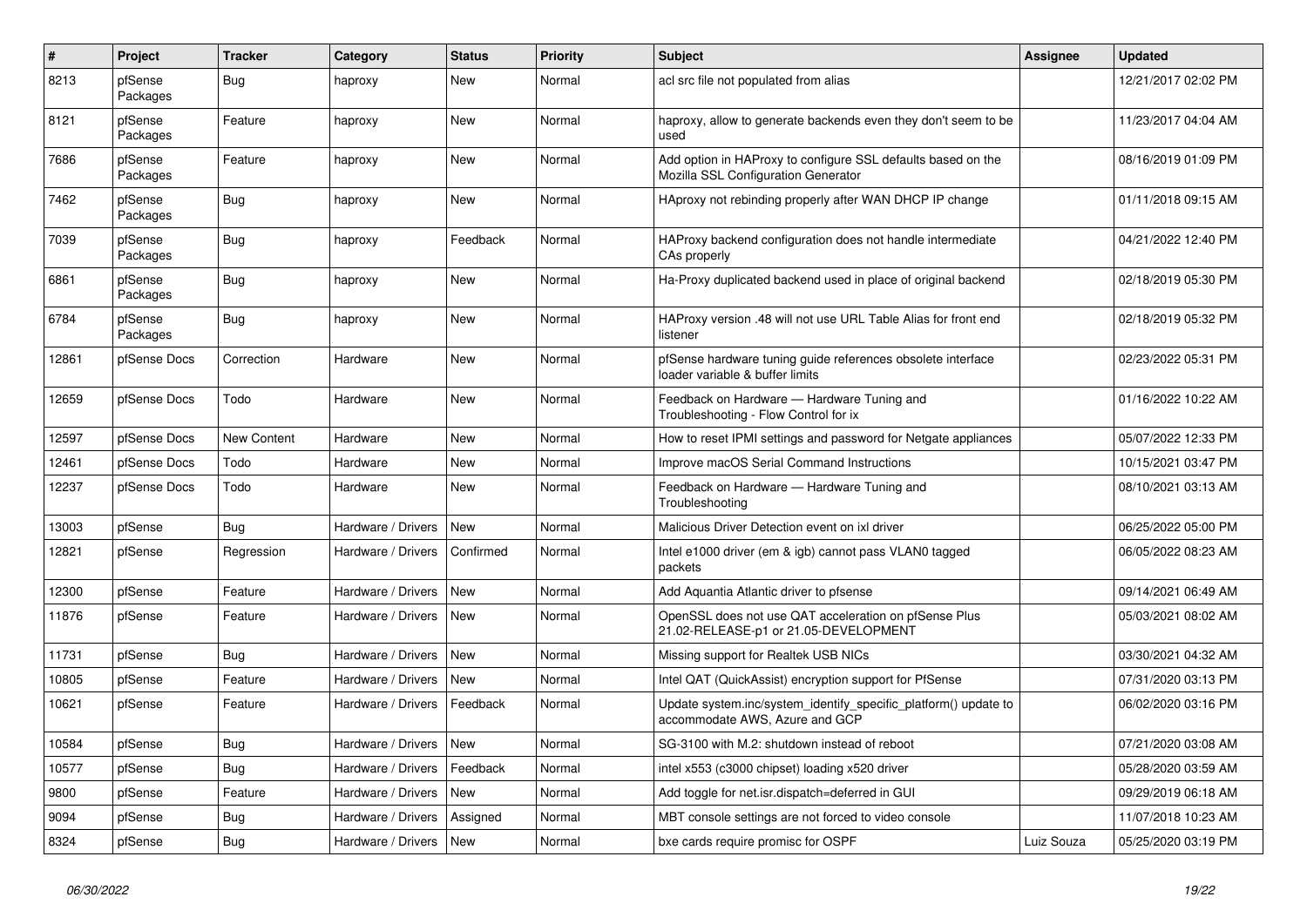| $\vert$ # | Project      | <b>Tracker</b> | Category                   | <b>Status</b> | Priority | <b>Subject</b>                                                                                     | Assignee     | <b>Updated</b>      |
|-----------|--------------|----------------|----------------------------|---------------|----------|----------------------------------------------------------------------------------------------------|--------------|---------------------|
| 8309      | pfSense      | Feature        | Hardware / Drivers         | New           | Normal   | Include apuled driver to add support for LEDs on PC Engines<br>APU boards                          | Darryn Storm | 08/20/2019 08:47 AM |
| 7720      | pfSense      | Feature        | Hardware / Drivers         | New           | Normal   | Add general watchdog kernel modules (like ichwd) and<br>watchdogd support in the GUI.              |              | 08/19/2019 01:20 PM |
| 7212      | pfSense      | Feature        | Hardware / Drivers         | New           | Normal   | Provide Driver for SG-1000 Crypto Accelerator                                                      | Luiz Souza   | 08/20/2019 08:46 AM |
| 6574      | pfSense      | Feature        | Hardware / Drivers         | New           | Normal   | Support USB RNDIS network interfaces                                                               |              | 08/20/2019 08:46 AM |
| 13206     | pfSense Plus | Bug            | Hardware / Drivers         | <b>New</b>    | Normal   | SG-3100 LED GPIO hangs                                                                             |              | 06/11/2022 07:01 PM |
| 12534     | pfSense Plus | Feature        | Hardware / Drivers         | New           | Normal   | Generate a ISO Image for Remote Restore of pfSense Plus on<br>the XG-1537 and 1541 units with IPMI |              | 05/30/2022 10:28 AM |
| 11770     | pfSense Plus | Bug            | Hardware / Drivers         | New           | Normal   | Pantech UML295 USB Modem No Longer Functional                                                      |              | 04/01/2021 11:28 AM |
| 11732     | pfSense Plus | Feature        | Hardware / Drivers         | New           | Normal   | Add VXLAN Support to pfSense Plus                                                                  |              | 03/15/2022 02:35 AM |
| 12411     | pfSense Docs | Todo           | High Availability          | New           | Normal   | Feedback on High Availability - pfSense XML-RPC Config<br><b>Sync Overview</b>                     |              | 09/29/2021 10:39 AM |
| 11739     | pfSense Docs | New Content    | <b>High Availability</b>   | New           | Normal   | Manual Outbound NAT rules in HA setup                                                              |              | 07/09/2021 08:26 AM |
| 11714     | pfSense Docs | New Content    | High Availability          | <b>New</b>    | Normal   | Feedback on Troubleshooting - Troubleshooting High<br>Availability DHCP Failover                   |              | 03/21/2021 05:58 PM |
| 13277     | pfSense      | <b>Bug</b>     | <b>IGMP Proxy</b>          | <b>New</b>    | Normal   | IGMP Proxy webConfigurator Page Always Produces Error                                              |              | 06/16/2022 07:50 PM |
| 13276     | pfSense      | <b>Bug</b>     | <b>IGMP Proxy</b>          | New           | Normal   | IGMP Proxy Error Message for Logging Links to System Log<br>Instead of Routing Log                 |              | 06/16/2022 07:48 PM |
| 12079     | pfSense      | Bug            | <b>IGMP Proxy</b>          | <b>New</b>    | Normal   | IGMPProxy: kernel panic, Sleeping thread owns a non-sleepable   Mateusz Guzik<br>lock              |              | 06/28/2022 12:01 PM |
| 11954     | pfSense      | Feature        | <b>IGMP Proxy</b>          | <b>New</b>    | Normal   | <b>Multicast limits</b>                                                                            |              | 05/25/2021 12:36 AM |
| 11953     | pfSense      | Bug            | <b>IGMP Proxy</b>          | New           | Normal   | XG-1541 crashes when igmpproxy is enabled and network<br>interfaces status change                  |              | 05/24/2021 04:55 PM |
| 10150     | pfSense      | <b>Bug</b>     | <b>IGMP Proxy</b>          | <b>New</b>    | Normal   | IGMP Proxy does not scale to hundreds of streams                                                   |              | 01/03/2020 02:56 AM |
| 9338      | pfSense      | Bug            | <b>IGMP Proxy</b>          | <b>New</b>    | Normal   | igmpproxy ignoring downstream vlan interface                                                       |              | 02/22/2019 03:48 AM |
| 8711      | pfSense      | <b>Bug</b>     | <b>IGMP Proxy</b>          | <b>New</b>    | Normal   | igmpproxy with PPPoE Interfaces                                                                    |              | 07/28/2018 09:21 AM |
| 3862      | pfSense      | Feature        | <b>IGMP Proxy</b>          | <b>New</b>    | Normal   | Allow configuration of IGMP proxy's 'quickleave' parameter from<br>the web interface               |              | 04/05/2016 03:24 AM |
| 3382      | pfSense      | <b>Bug</b>     | <b>IGMP Proxy</b>          | New           | Normal   | IGMPPROXY fails with more than 32 interfaces                                                       |              | 07/12/2016 11:01 PM |
| 13108     | pfSense Docs | Todo           | Installation /<br>Upgrades | <b>New</b>    | Normal   | ZFS filesystem implications                                                                        | Jim Pingle   | 04/27/2022 03:18 PM |
| 12960     | pfSense      | <b>Bug</b>     | Installer                  | <b>New</b>    | Normal   | VGA installer image defaults to serial console, serial console is<br>default in GUI settings       |              | 06/28/2022 12:01 PM |
| 12367     | pfSense      | Todo           | Installer                  | <b>New</b>    | Normal   | ZFS: Do not show memstick disk on target list                                                      |              | 09/13/2021 07:37 AM |
| 11363     | pfSense      | <b>Bug</b>     | Installer                  | <b>New</b>    | Normal   | Clean Install 2.5.0 fails due to hardware incompability                                            |              | 02/04/2021 11:06 AM |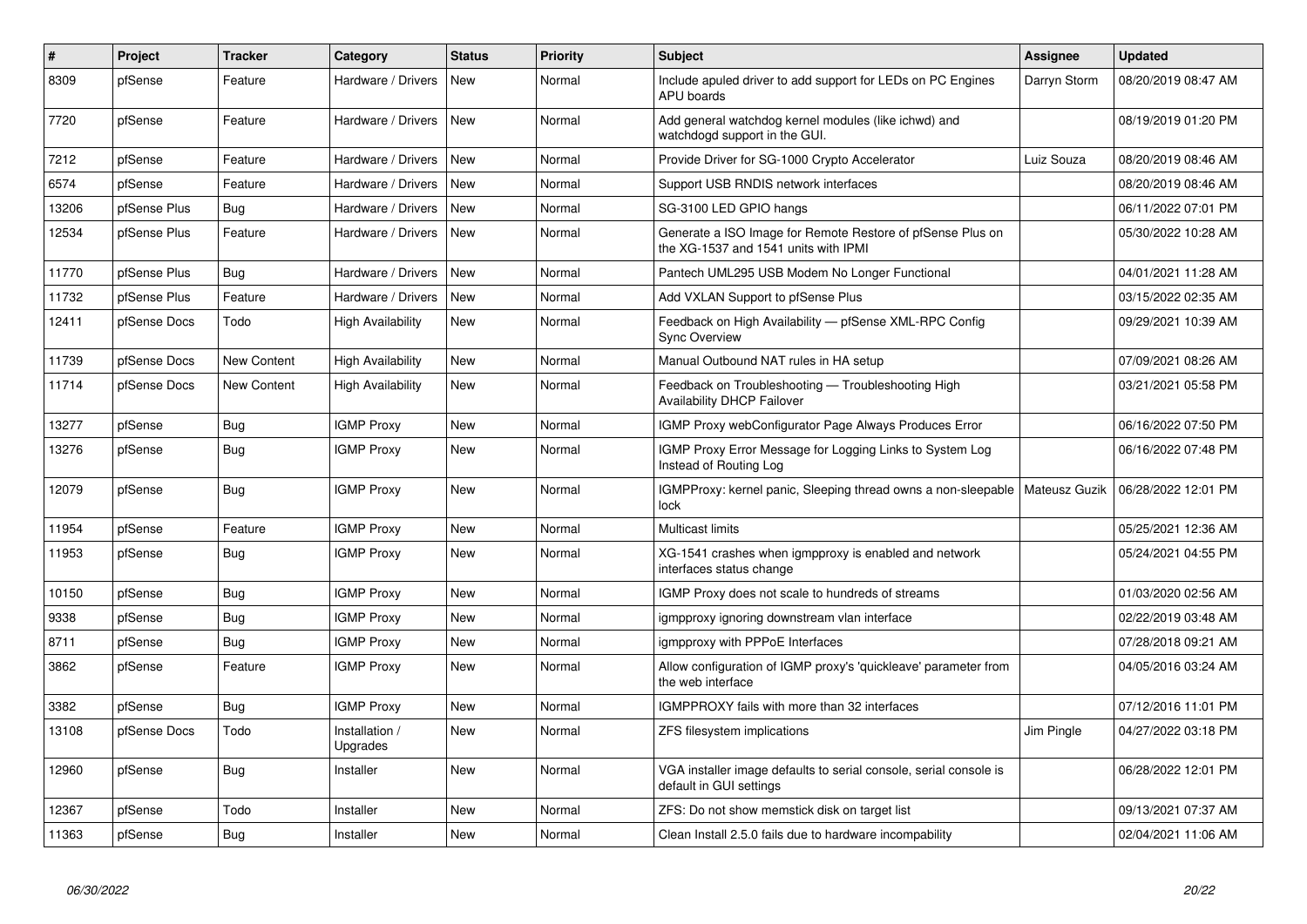| $\#$  | Project      | <b>Tracker</b> | Category   | <b>Status</b>                 | Priority | <b>Subject</b>                                                                                                                                                                                     | <b>Assignee</b>     | <b>Updated</b>      |
|-------|--------------|----------------|------------|-------------------------------|----------|----------------------------------------------------------------------------------------------------------------------------------------------------------------------------------------------------|---------------------|---------------------|
| 8401  | pfSense      | Bug            | Installer  | <b>New</b>                    | Normal   | Issues related to keys representing alphabetic characters<br>specific to Scandinavian languages and to some other keys.                                                                            |                     | 03/30/2018 11:06 AM |
| 7541  | pfSense      | Feature        | Installer  | New                           | Normal   | ZFS Install, add hot spare option                                                                                                                                                                  |                     | 08/14/2019 09:32 AM |
| 6457  | pfSense      | Feature        | Installer  | <b>New</b>                    | Normal   | Allow ability to configure AWS EC2 AMI via userdata                                                                                                                                                |                     | 09/21/2020 02:54 PM |
| 12974 | pfSense Plus | Bug            | Installer  | <b>New</b>                    | Normal   | Typing anything into 1100/2100 recovery installer causes<br>process to stop                                                                                                                        |                     | 06/05/2022 04:10 PM |
| 13279 | pfSense      | <b>Bug</b>     | Interfaces | New                           | Normal   | DHCP config override affects Gateway installation.                                                                                                                                                 |                     | 06/17/2022 07:25 AM |
| 13228 | pfSense      | <b>Bug</b>     | Interfaces | New                           | Normal   | Recovering interface gateway may not be added back into<br>gateway groups and rules when expected                                                                                                  | Jim Pingle          | 06/29/2022 04:31 PM |
| 13225 | pfSense      | <b>Bug</b>     | Interfaces | New                           | Normal   | Bridges with QinQ interfaces not properly set up at boot                                                                                                                                           | Viktor Gurov        | 06/28/2022 12:01 PM |
| 13218 | pfSense      | <b>Bug</b>     | Interfaces | <b>Pull Request</b><br>Review | Normal   | GIF-based interface MTU is assigned to parent interface on boot<br>when parent interface is a LAGG                                                                                                 | Viktor Gurov        | 06/28/2022 12:01 PM |
| 12926 | pfSense      | Bug            | Interfaces | Feedback                      | Normal   | Changing LAGG type on CARP interfaces makes VIPs go to an<br>'init" State                                                                                                                          |                     | 03/10/2022 10:52 AM |
| 12679 | pfSense      | Feature        | Interfaces | New                           | Normal   | Remind user to update DHCPv6 range when changing interface<br>IPv6 prefix                                                                                                                          |                     | 01/12/2022 07:36 AM |
| 12504 | pfSense      | Bug            | Interfaces | New                           | Normal   | BCM57412 NetXtreme-E 10Gb RDMA Ethernet controller issue                                                                                                                                           |                     | 11/05/2021 04:51 AM |
| 12176 | pfSense      | Todo           | Interfaces | <b>Pull Request</b><br>Review | Normal   | Hide WireGuard interfaces on appropriate pages                                                                                                                                                     |                     | 08/11/2021 12:52 AM |
| 11872 | pfSense      | Bug            | Interfaces | <b>New</b>                    | Normal   | gif interfaces reporting incorrect traffic counters                                                                                                                                                |                     | 12/30/2021 04:00 AM |
| 11657 | pfSense      | <b>Bug</b>     | Interfaces | New                           | Normal   | netmap ring reinit error                                                                                                                                                                           |                     | 03/18/2021 10:32 PM |
| 11641 | pfSense      | Bug            | Interfaces | <b>New</b>                    | Normal   | On xn based interfaces without the VLANMTU flag the first<br>VLAN tag defined does not follow the parent interface MTU<br>settings. All subsequent VLAN tags follow the parent interface's<br>MTU. |                     | 03/09/2021 06:42 PM |
| 11545 | pfSense      | Regression     | Interfaces | Feedback                      | Normal   | Primary interface address is not always used when VIPs are<br>present                                                                                                                              | Reid<br>Linnemann   | 06/28/2022 12:01 PM |
| 11430 | pfSense      | Bug            | Interfaces | <b>New</b>                    | Normal   | PHP console spam after Assigning Interfaces                                                                                                                                                        |                     | 10/09/2021 10:37 AM |
| 11412 | pfSense      | <b>Bug</b>     | Interfaces | New                           | Normal   | LLDPD Package Doesn't Work with Switchports                                                                                                                                                        |                     | 02/12/2021 08:12 PM |
| 11335 | pfSense      | Bug            | Interfaces | New                           | Normal   | Spoofing the MAC on a LAGG interface does not work for some<br>NIC types.                                                                                                                          |                     | 01/29/2021 09:10 AM |
| 11243 | pfSense      | Feature        | Interfaces | <b>New</b>                    | Normal   | individual pfctl snort2c tables per interface only blocking IPs for<br>specific interface when a rule triggers in snort/suricata                                                                   |                     | 01/14/2021 03:02 PM |
| 11139 | pfSense      | Documentation  | Interfaces | <b>New</b>                    | Normal   | <b>Bridges and VLANs</b>                                                                                                                                                                           |                     | 12/07/2020 12:32 PM |
| 11091 | pfSense      | <b>Bug</b>     | Interfaces | <b>New</b>                    | Normal   | Interfaces set as disabled in the configuration have an UP status<br>in the operating system at boot                                                                                               | <b>Viktor Gurov</b> | 06/28/2022 12:01 PM |
| 11056 | pfSense      | Feature        | Interfaces | <b>New</b>                    | Normal   | Add option to disable flow-control on interfaces in GUI                                                                                                                                            |                     | 11/11/2020 04:41 PM |